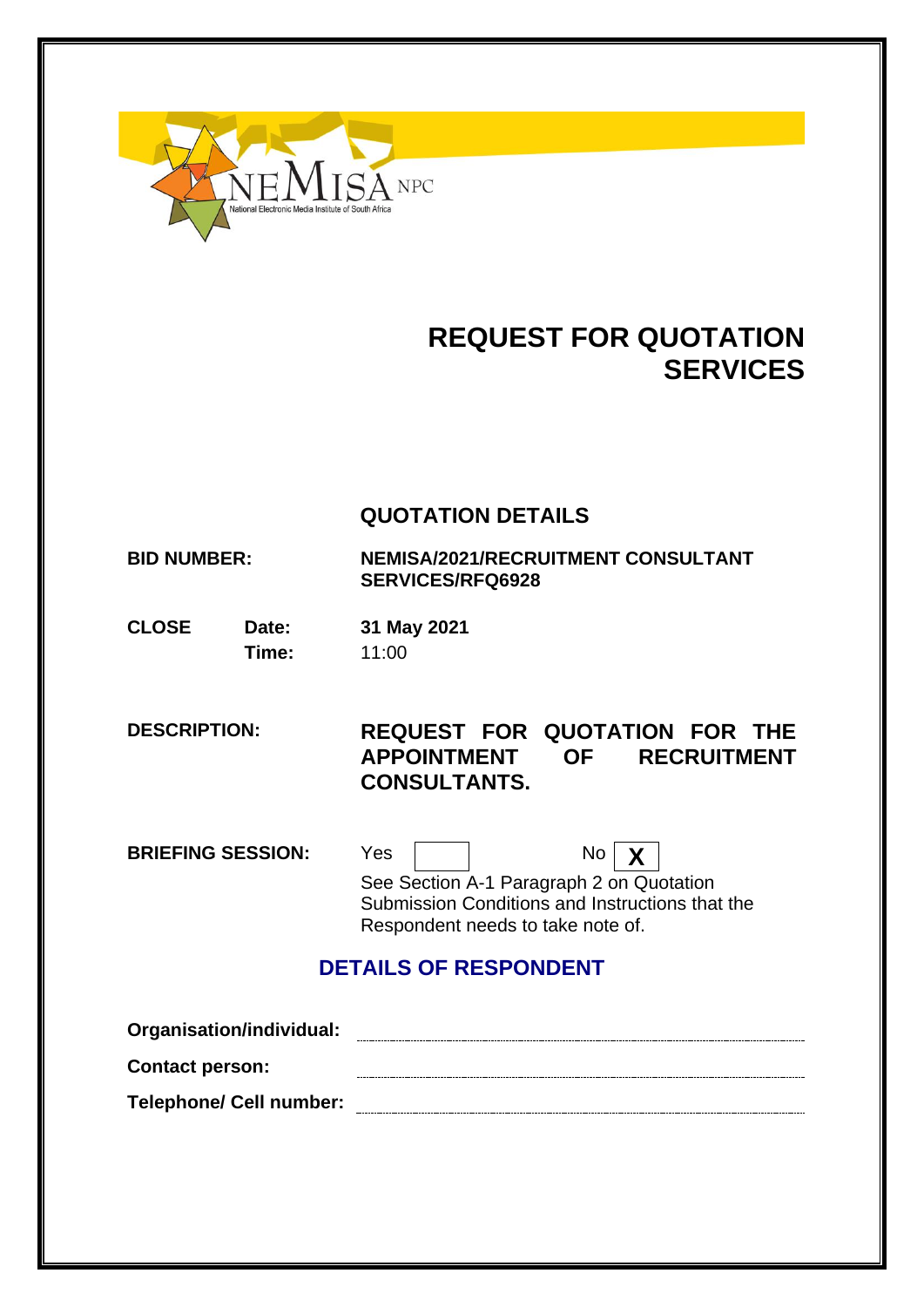Glossary

# **GLOSSARY**

| Award                     | Conclusion of the procurement process and final notification to the<br>effect to the successful Respondent                                                                                                                     |
|---------------------------|--------------------------------------------------------------------------------------------------------------------------------------------------------------------------------------------------------------------------------|
| <b>B-BBEE</b>             | Broad-based Black Economic Empowerment in terms of the<br>Broad-based Black Economic Empowerment Act, 2003 (Act No.<br>53 of 2003) and the Codes of Good Practice issued thereunder by<br>the Department of Trade and Industry |
| Contractor                | Organisation with whom NEMISA will conclude a contract and<br>potential service level agreement subsequent to the final award of<br>the contract based on this Request for Quotation                                           |
| Core Team                 | The core team are those members who fill the non-administrative<br>positions against which the experience will be measured.                                                                                                    |
| dti                       | Department of Trade and Industry                                                                                                                                                                                               |
| <b>EME</b>                | Exempted Micro Enterprise in terms of the Codes of Good<br>Practice                                                                                                                                                            |
| GCC                       | <b>General Conditions of Contract</b>                                                                                                                                                                                          |
| IP                        | <b>Intellectual Property</b>                                                                                                                                                                                                   |
| <b>NEMISA</b>             | National Electronic Media Institute of South Africa (SOC) Ltd                                                                                                                                                                  |
| <b>Original Quotation</b> | Original document signed in ink, or<br>Copy of original document signed in ink, or                                                                                                                                             |
|                           | Submitted Facsimile of original document signed in ink                                                                                                                                                                         |
| Originally certified      | To comply with the principle of originally certified, a document<br>must be both stamped and signed in original ink by a<br>commissioner of oaths.                                                                             |
| Quote/ Quotation          | Written offer in a prescribed or stipulated form in response to an<br>invitation by NEMISA for the provision of goods, works or services                                                                                       |
| <b>SCM</b>                | Supply Chain Management                                                                                                                                                                                                        |
| <b>SLA</b>                | Service Level Agreement                                                                                                                                                                                                        |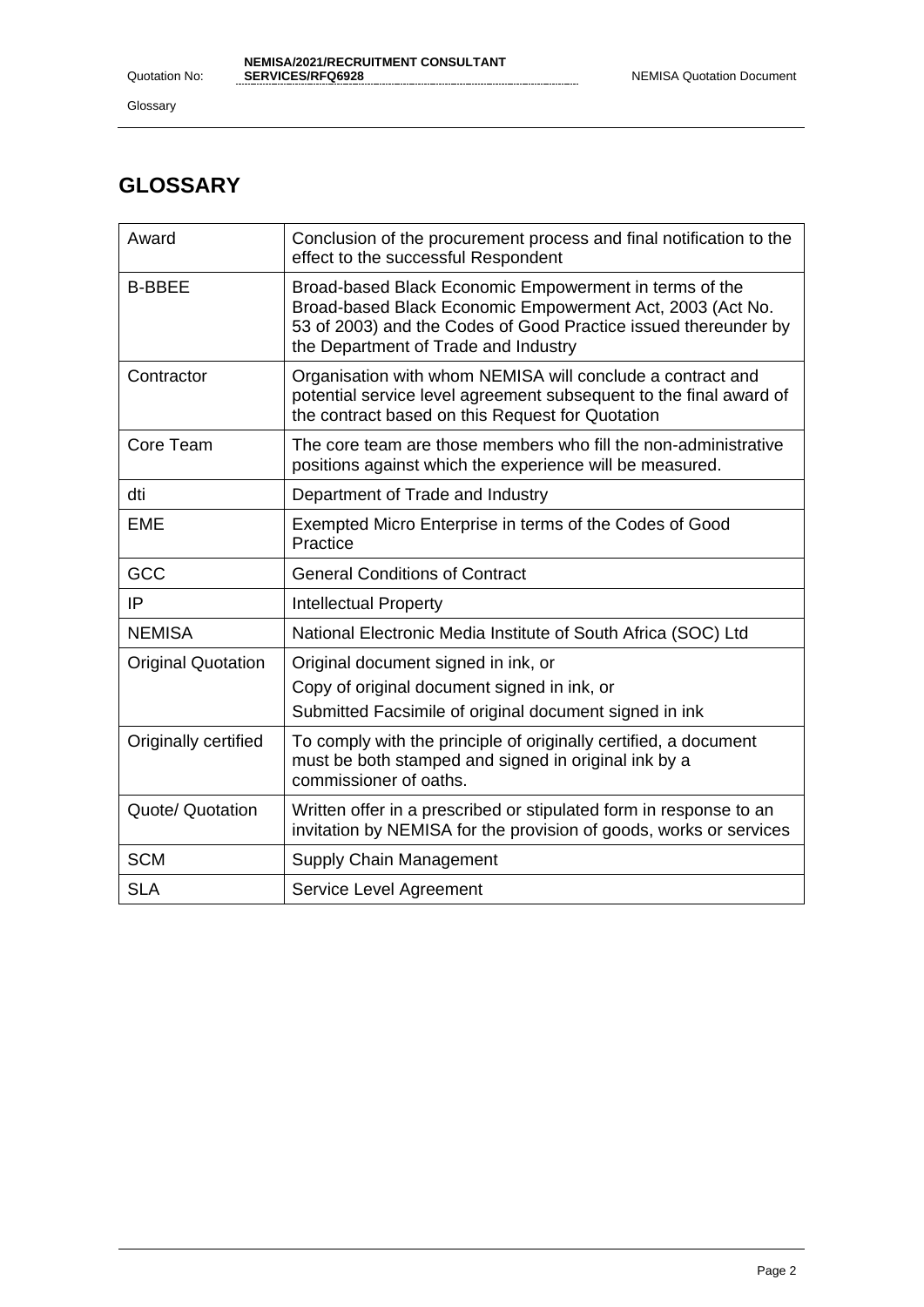Content Page

# **DOCUMENTS IN THIS QUOTATION DOCUMENT PACK**

Respondents are to ensure that they have received all pages (pp 36) of this document, which consist of the following sections:

## **SECTION A**

**Note: Documents in this section are for information to/instruction of respondents and must not be returned with quotes.**

- □ Section A 1: Quotation Submission Conditions and Instructions
- Section A 2: Terms of Reference
- Section A 3: Evaluation Process/Criteria
- □ Section A 4: Contract Form (Rendering of Services) (Parts 1 & 2)/Letter of Acceptance/Formal Contract (The pro forma contract is only included for Respondents to take note of the contents of the contract that will be entered into with the successful contractor)

## **SECTION B**

**Note: Documents in this section must be completed and returned or supplied with quotations.**

- Section B 1: Special Conditions of Quotation and Contract: Special conditions that the Respondent needs to accept
- □ Section B 2: Declaration of Interest
- $\Box$  Section B 3: Declaration of Bidder's past SCM practices
- □ Section B 4: Certificate of Independent Bid Determination
- Section B 5: Preference Points Claim Form in terms of the Preferential Procurement Regulations, 2011
- **T** Section B 6: Invitation to Quote
- □ Section B 7: Pricing Schedule (Professional Services)
- □ Section B 8: CV Template Guideline/Compulsory CV template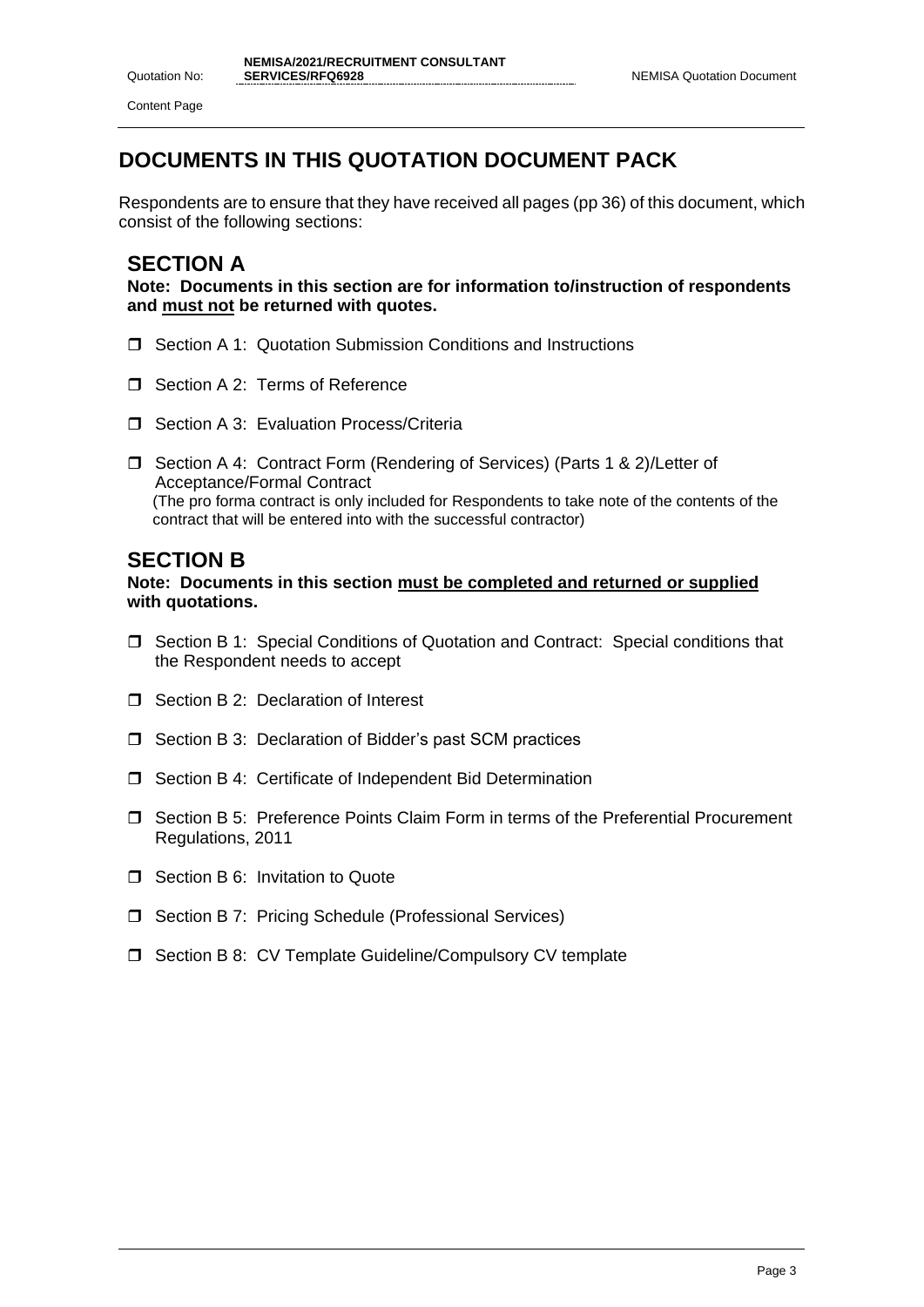Section A



# (This section must not be returned quotations)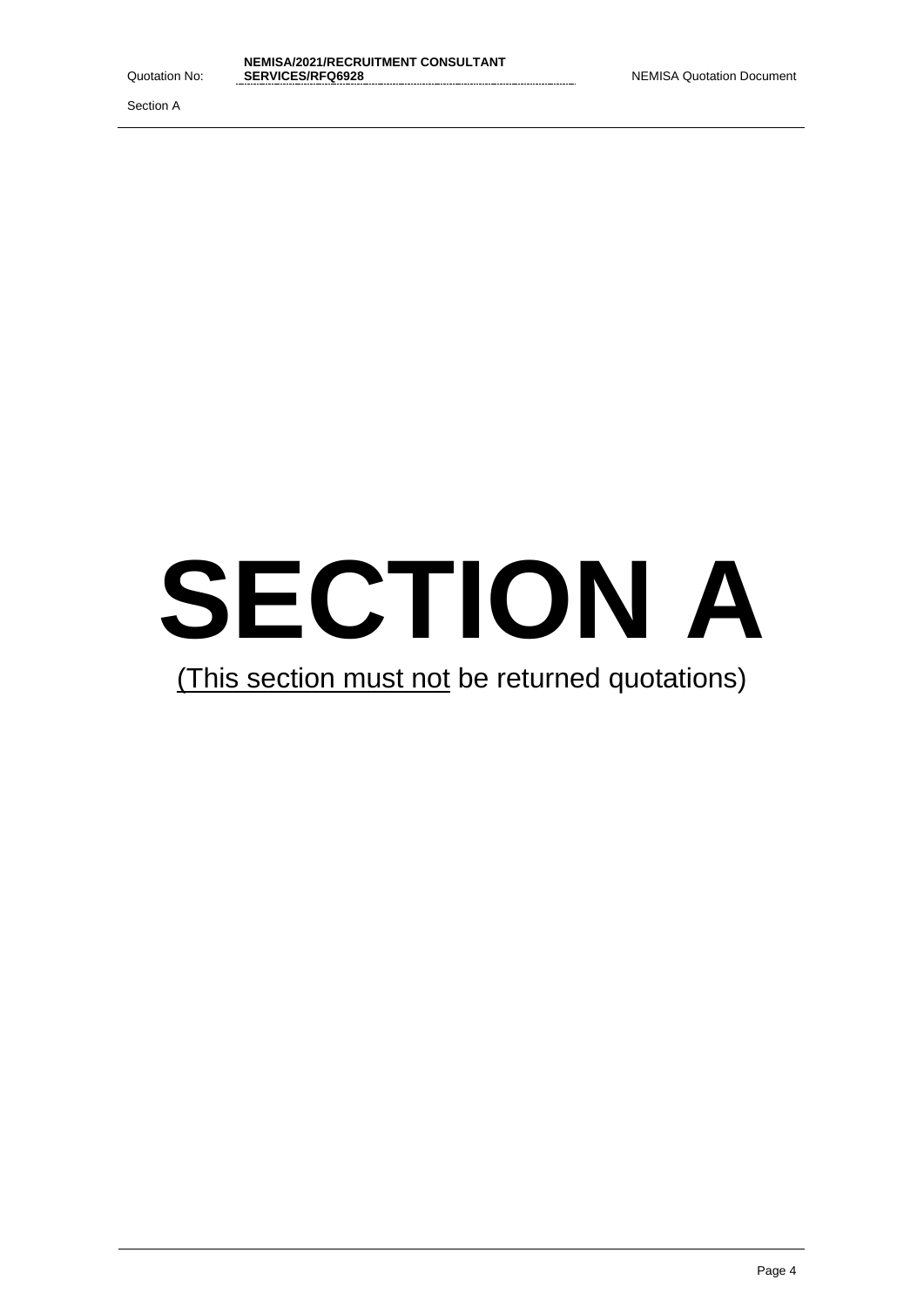Section A 1: Bid Submission Conditions and Instructions

## **QUOTE SUBMISSION CONDITIONS AND INSTRUCTIONS**

### **CONDITIONS AND INSTRUCTIONS THAT RESPONDENTS NEED TO TAKE NOTE OF**

### **1 FRAUD AND CORRUPTION**

1.1 All providers are to take note of the implications of contravening the Prevention and Combating of Corrupt Activities Act, Act No 12 of 2004 and any other Act applicable.

### **2 BRIEFING SESSION**

2.1 No briefing session will be held.

### **3 CLARIFICATIONS/ QUERIES**

3.1 Any clarification required by a respondent regarding the meaning or interpretation of the Terms of Reference, or any other aspect concerning the quote, is to be requested in writing (letter, facsimile or e-mail) from Funeka Tutshana by not later than Monday 31 May 2021. A reply will be forwarded within three (3) working days. Telephonic requests for clarification will not be accepted. If appropriate, the clarifying information will be made available to all respondents by e-mail only. The quote number should be mentioned in all correspondence.

> Contact details for Funeka Tutshana: Facsimile: 011 484 0615 Telephone: 011 484 0583 E-Mail: [Funekat@nemisa.co.za](mailto:Funekat@nemisa.co.za)

### **4 SUBMITTING QUOTATIONS**

4.1 One (1) original document must be handed in/delivered to:

DELIVERED TO THE NEMISA RECEPTION DESK SITUATED AT: 21 Girton Road

Parktown Johannesburg

OR

EMALED TO: scm@nemisa.co.za

### *No faxed or emailed quotations will be accepted*

**Respondents should ensure that quotes are delivered to NEMISA before the closing date and time to the correct physical address. If the quotation is late, it will not be accepted for consideration. \* Refer to Paragraph 5 below**

quotations can be delivered any time during office hours  $(08:00$  to 16:30 Mondays to Fridays) before or on the closing date.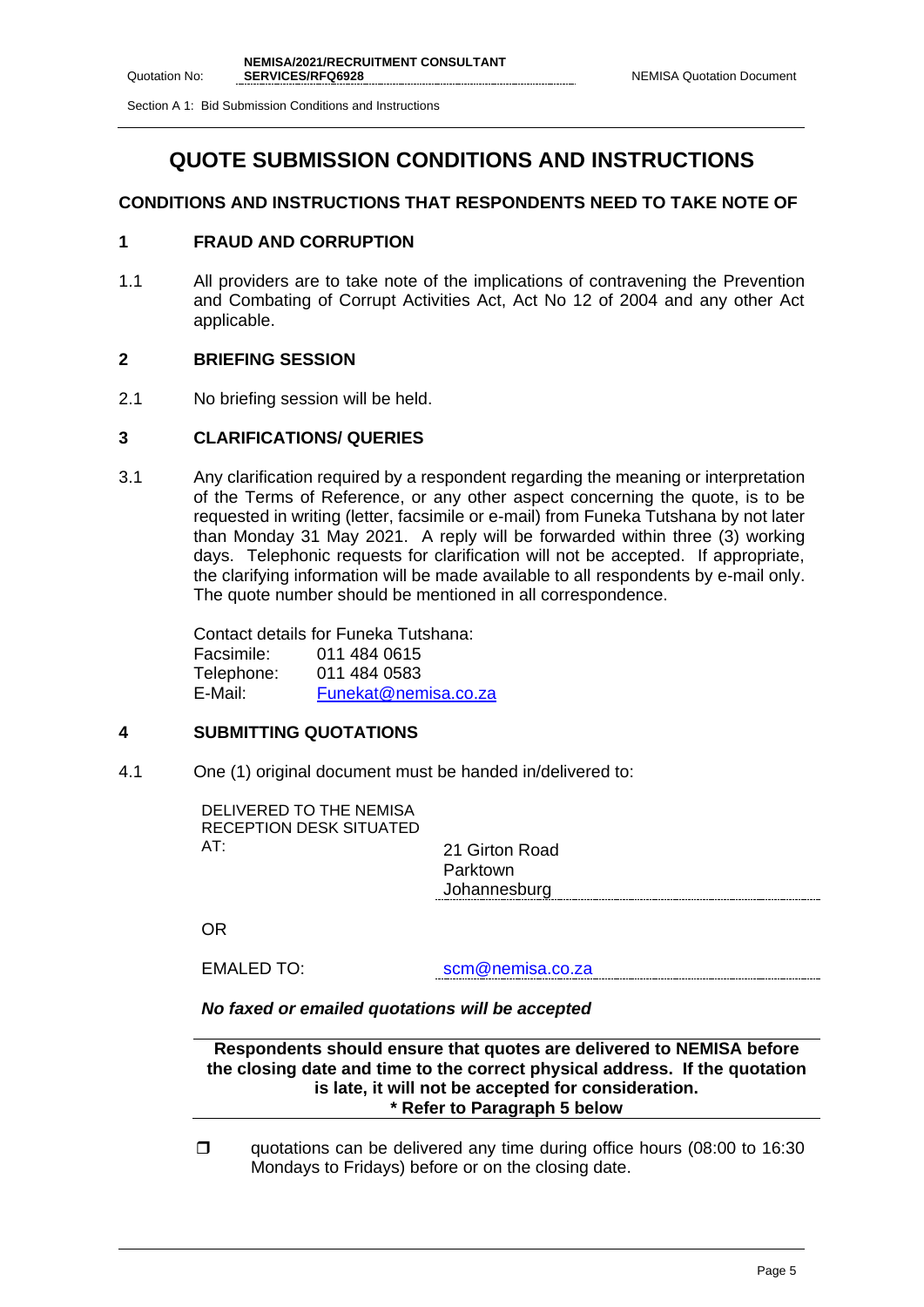Section A 1: Bid Submission Conditions and Instructions

- $\Box$  All Quotations must be submitted on the official forms (not to be retyped).
- 4.2 Hard copies of quotations should be submitted in a sealed envelope, marked with:
	- Quotation number (NEMISA/2021/RECRUITMENT CONSULTANT SERVICES/RFQ6928)
	- $\Box$  Closing date and time (31 May 2021  $@$  11:00)
	- $\Box$  The name and address of the respondent.
- 4.3 Documents submitted on time by respondents shall not be returned.

### **5 LATE SUBMISSIONS**

- 5.1 Quotations received late shall not be considered. A quote will be considered late if it arrived even one second after 11:00 or any time thereafter. The tender (bid) box shall be closed at exactly 11:00 and bids arriving late will not be considered under any circumstances. Quotations received late shall be returned unopened to the respondent. Respondents are therefore strongly advised to ensure that quotes be despatched allowing enough time for any unforeseen events that may delay the delivery of the quotation.
- 5.2 The official Telkom time, which can be observed by dialling 1026 from any phone, will be used to verify the exact closing time.
- 5.3 Quotations sent to the NEMISA via normal post or any other mechanism shall be deemed to be received at the date and time of arrival at the NEMISA premises. Bids received at the physical address after the closing date and time of the bid, shall therefore be deemed to be received late. Bids sent by email shall be deemed to have been received at the time indicated in the inbox of the recipient.

### **6 PAYMENTS**

- 6.1 NEMISA will pay the Contractor the fees set out in the final contract according to the table of deliverables. No additional amounts will be payable by the NEMISA to the Contractor.
- 6.1.1 The Contractor shall from time to time during the duration of the contract, invoice NEMISA for the services rendered.
- 6.1.2 The invoice must be accompanied by supporting source document(s) containing detailed information, as NEMISA may reasonably require, for the purposes of establishing the specific nature, extent and quality of the services which were undertaken by the Contractor.
- 6.1.3 No payment will be made to the Contractor unless an original tax invoice complying with section 20 of the VAT Act No 89 of 1991, as amended, has been submitted to NEMISA.
- 6.1.4 Payment shall be made by bank transfer into the Contractor's back account normally 30 days after receipt of an acceptable, original, valid tax invoice. Money will only be transferred into a South African bank account. (Banking details must be submitted as soon as the quotation is awarded).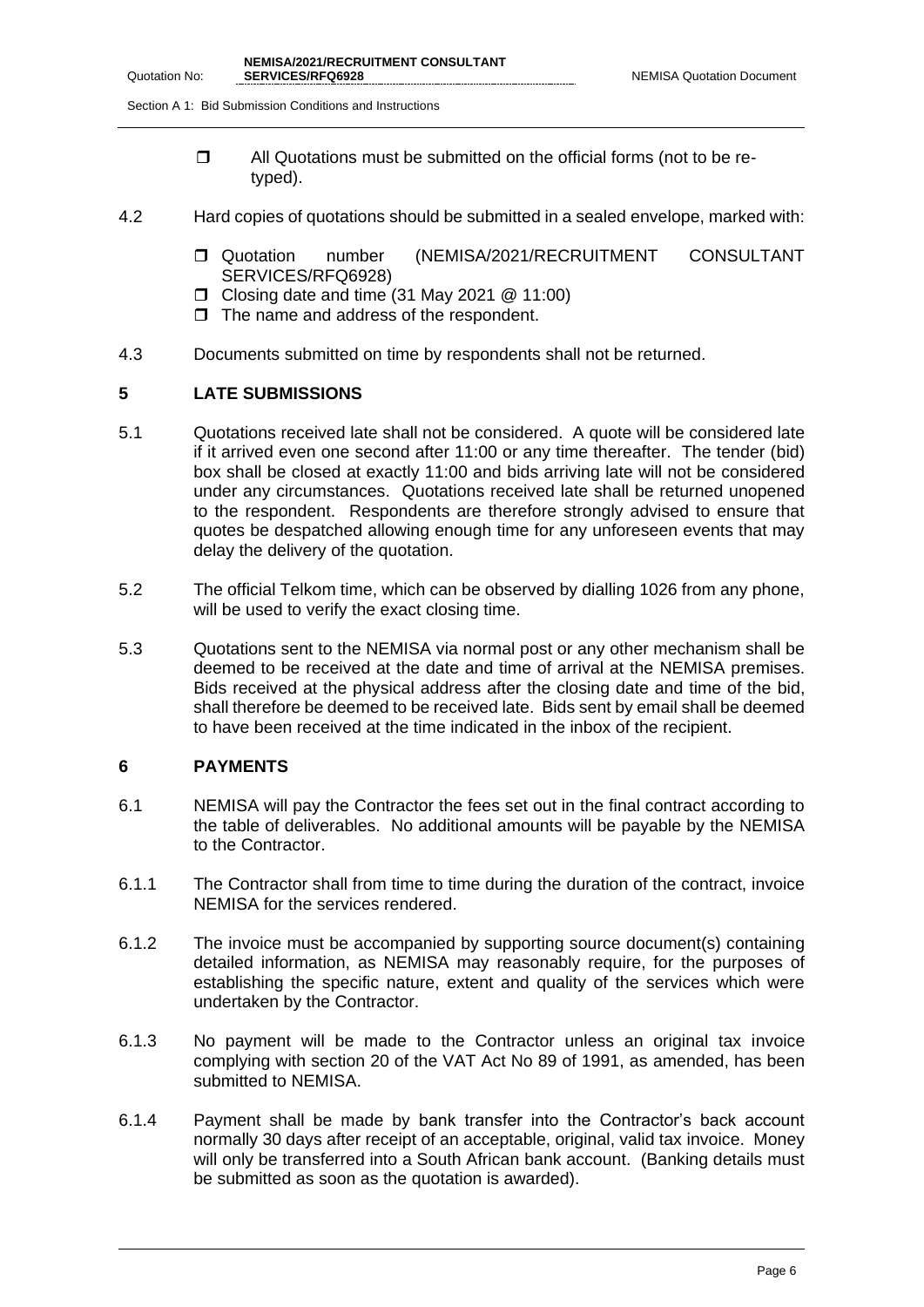Section A 1: Bid Submission Conditions and Instructions

6.2 The Contractor shall be responsible for accounting to the appropriate authorities for its income tax, VAT or other moneys required to be paid in terms of the applicable law.

### **7 GENERAL CONDITIONS OF CONTRACT**

7.1 The General Conditions of Contract must be accepted. The GCC can be downloaded from the Treasury Website. Please refer to the link below:

> [http://www.treasury.gov.za/divisions/ocpo/sc/GeneralConditions/General%20Conditions%20of%20](http://www.treasury.gov.za/divisions/ocpo/sc/GeneralConditions/General%20Conditions%20of%20Contract.pdf) [Contract.pdf](http://www.treasury.gov.za/divisions/ocpo/sc/GeneralConditions/General%20Conditions%20of%20Contract.pdf)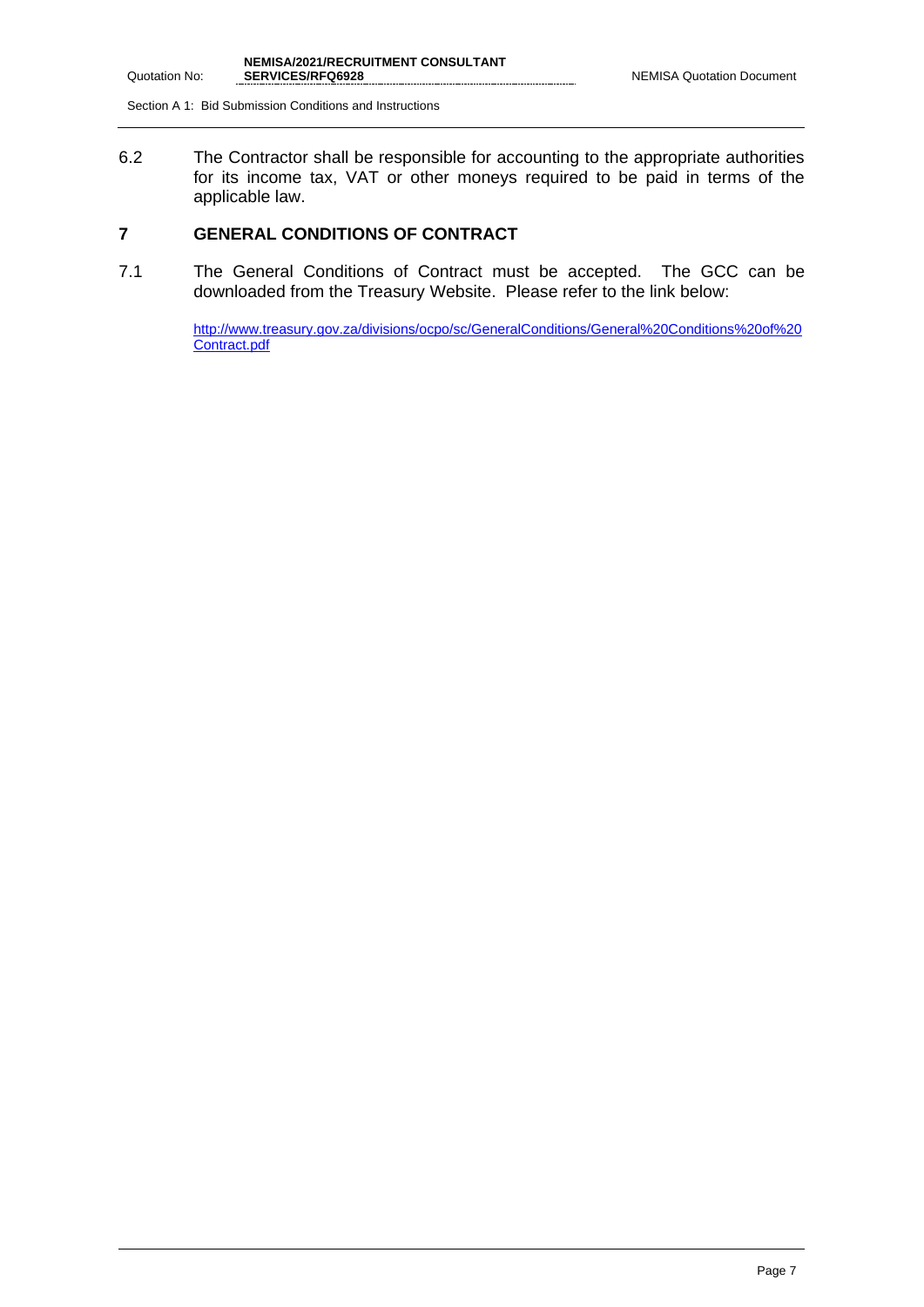### **TERMS OF REFERENCE (TOR)**

### **RECRUITMENT CONSULTANT(S) SERVICES**

### **1. BACKGROUND**

NEMISA is a national public entity listed under the PFMA and registered as a non-profit Company under the Companies Act 71 of 2008.

NEMISA has a vacant position of the Chief Financial Officer (CFO) which was advertised with the closing date of 28 May 2021. The applications are being received through an email and no further work has been done so far.

### **2. PURPOSE**

NEMISA requires the services of a recruitment consultant(s) to manage the recruitment and assessment process for position of Chief Financial Officer. The services will include, among other responsibilities conducting verifications of applicants' credentials, psychometric tests as well as other testing/ assessments, managing the interviews, and compiling the interim and final recruitment reports.

### **3. SCOPE OF WORK**

### **3.1. NEMISA shall be responsible for:**

- 3.1.1. Receiving and recording all applications.
- 3.1.2. Forwarding all applications to the service provider as soon as possible after the closing date.
- 3.1.3. Making all travel and accommodation bookings for interviews in consultation with the service provider; and
- 3.1.4. Responding to all queries from the service provider in a timely manner.
- 3.1.5. Constitute the selection panel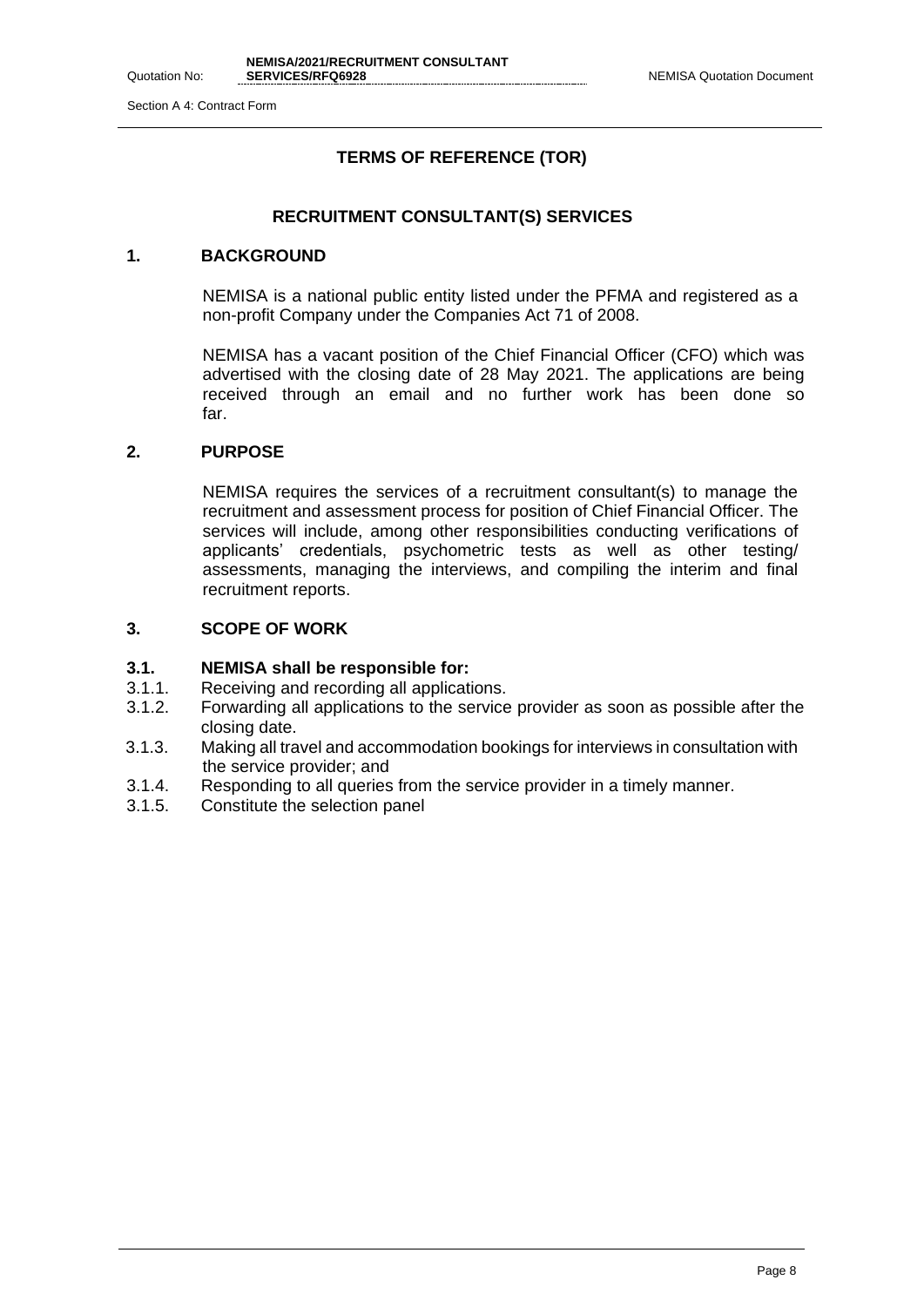### **3.2. The service provider(s) shall be responsible for:**

### **Chief Financial Officer**

- 3.2.1. Screening of all applications for compliance with minimum requirements of the post. This shall include full report on all the applications received and reasons for eliminating certain applications from further consideration.
- 3.2.2. Selection of the top ten (10) candidates who complies with the minimum requirements based on their relevant experience for the specific job requirements as presented in their CVs. This shall include the preparation of a report to NEMISA with a short description

on each candidate why the candidate is being shortlisted or not.

- 3.2.3 Discussion with NEMISA on the shortlist of three candidates.
- 3.2.4. Perform background checks on the three shortlisted candidates which shall include, but may not be limited to:
	- $\triangleright$  Checking for identity and criminal records
	- ➢ Verification of qualifications
	- $\triangleright$  Confirmation of work history
	- ➢ Confirmation of Work history
	- ➢ Performing reference checks
	- ➢ Conflict of interest
	- ➢ Directorships
- 3.2.5. Preparation of a report on the three candidates and presentation to the panel.
- 3.2.6. Making all logistical arrangements for the interviews with the three candidates; NEMISA shall be responsible to make and pay for all travel and accommodation bookings where necessary in consultation with the service provider.
- 3.2.7. Coordinating psychometric and any other assessments as required by NEMISA. NEMISA reserves the right to outsource these tests to third parties as they deem fit.
- 3.2.8. Drafting of the agenda for the interviews and interview questionnaires in consultation with the panel.
- 3.2.9. Making all logistical arrangements for the psychometric and other tests with the three candidates (this should be included on the service provider quote). NEMISA shall be responsible to make and pay for all travel and accommodation bookings where necessary in consultation with the service provider.
- 3.2.10. Preparation of the interview packs.
- 3.2.11. Taking minutes during interviews and preparation of a report on the interviews.
- 3.2.12. Preparation of a final report
- 3.2.13 The service provider shall provide a detailed quote which includes but not limited to, screening of applications, psychometric assessments, background checks etc.

**NOTE**: The service provider will be required to provide assurance of no conflict of interest in any candidate. Should any conflict of interest arise, the service provider will be required to withdraw its involvement and NEMISA may then elect to appoint another service provider.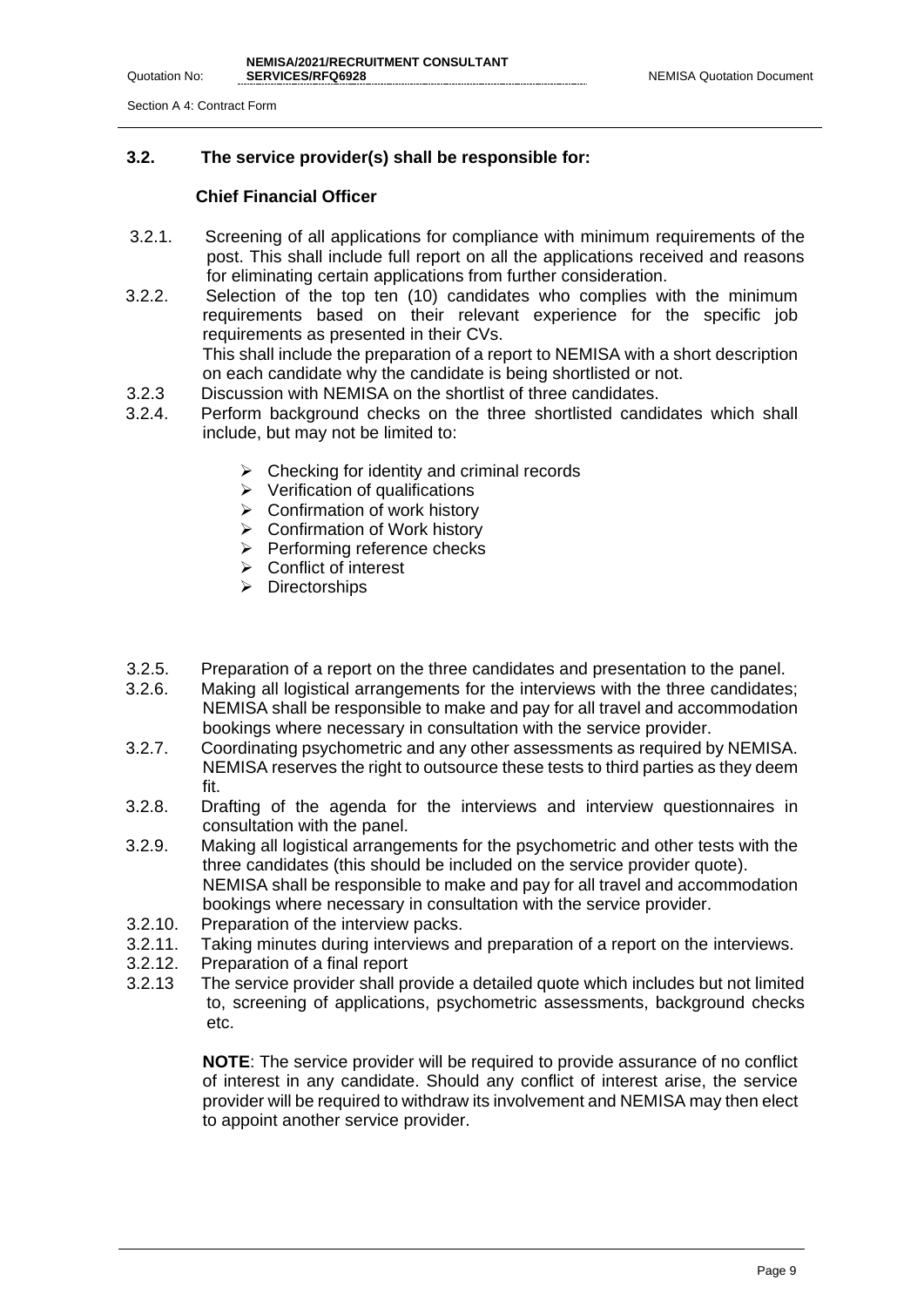### **4. COMPETENCY AND EXPERIENCE REQUIREMENTS**

- 4.1. Respondents shall clearly indicate the names of the resources that will be providing the service to NEMISA as well as a comprehensive CV(s) of the proposed resource(s).
- 4.2. The successful service provider(s) shall have a proven track record in the recruitment and selection and/ or testing/ assessment of candidates and shall have a minimum of 5 years' experience in the field. Note that the experience of the key resource only shall be considered in the evaluation of this requirement.
- 4.3. Respondents shall provide a list of assignments where similar services were provided in the past five years for the appointment of candidates in executive positions.
- 4.4. Respondents shall provide the names and contact details of at least three clients (preferably in the public sector) for whom a similar service was provided during the past five years.

### **5. CONTRACTING**

- 5.1. NEMISA reserves the right to appoint one or more service provider(s) to perform all or some of the required functions as it deems necessary.
- 5.2. The aim of NEMISA is to make an appointment on or before end of June 2021

### **ALL RESPONDENTS MUST TAKE NOTE OF THE EVALUATION PROCESS THAT WILL BE FOLLOWED**

## **1 EVALUATION PROCESS**

### **1.1 COMPLIANCE WITH MINIMUM REQUIREMENTS**

1.1.1 All quotations duly lodged as specified in the Request for Quote will be examined to determine compliance with quotation requirements and conditions. Quotations with obvious deviations from the requirements/conditions will be eliminated from further consideration.

> Failure to comply with or submit any one of the following items, will render a quotation non-responsive and will not be evaluated further.

### **NB Prequalifying criteria is BBBEE Level 1 and failure to meet the requirement will result in a disqualification.**

|                  |                                                     | <b>Compliant?</b> |           |
|------------------|-----------------------------------------------------|-------------------|-----------|
| <b>Reference</b> | <b>Description</b>                                  | <b>YES</b>        | <b>NO</b> |
| Part 1           | Signed Special Conditions of Quotation and Contract |                   |           |
| Part 2           | <b>Tax Compliance Requirements</b>                  |                   |           |
| Part 3           | Completed and signed Declaration of Interest        |                   |           |
| Part 4           | Completed and signed Declaration of Bidder's past   |                   |           |
|                  | Supply Chain Management practices                   |                   |           |
| Part 5           | Completed and signed Certificate of Independent Bid |                   |           |
|                  | Determination                                       |                   |           |
| Part 7           | Completed and signed Invitation to Quote            |                   |           |
| Part 8           | Completed Pricing Schedule in the prescribed format |                   |           |
| Part 12          | Proof of registration on the CSD                    |                   |           |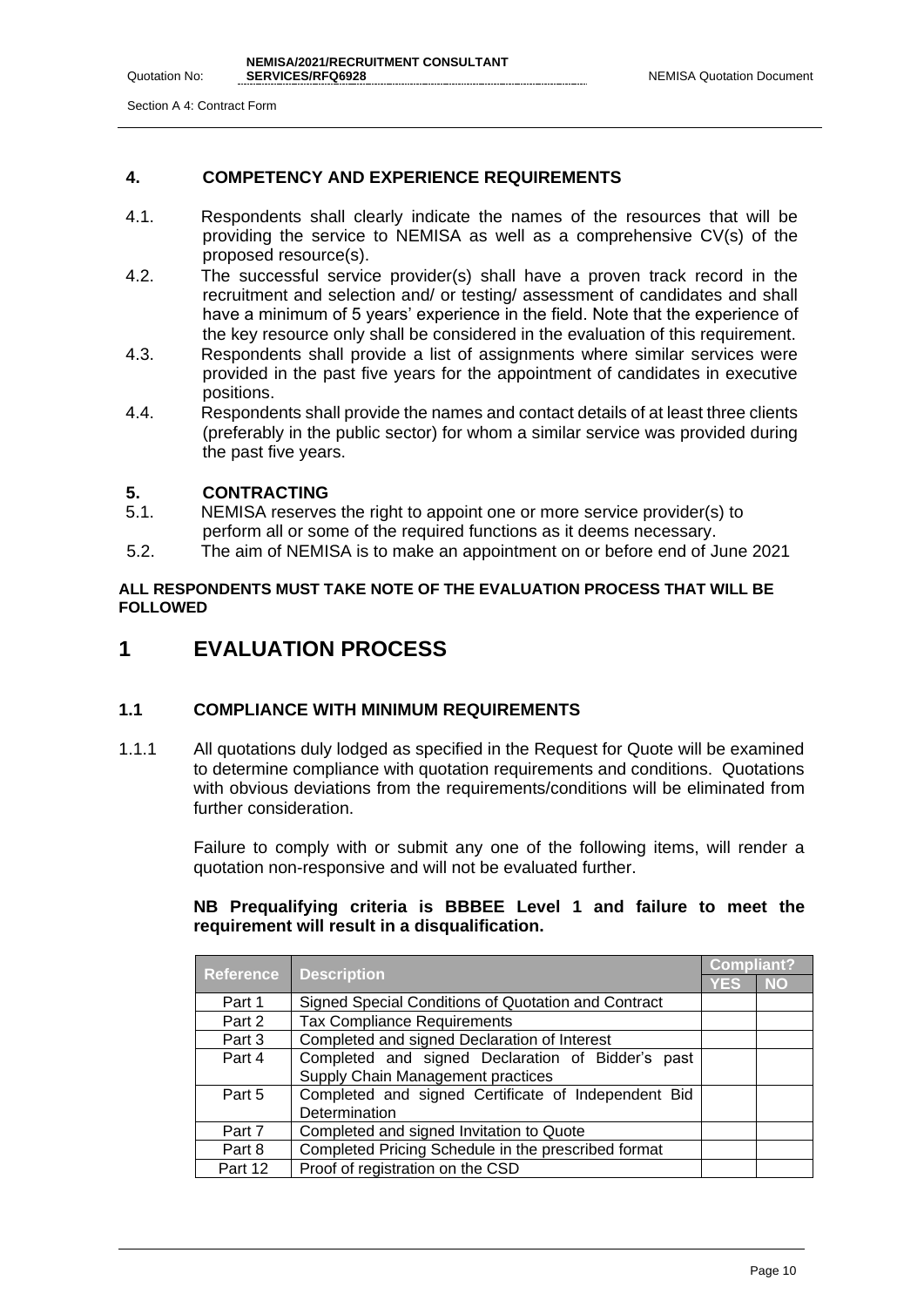Quotation No:

### **1.2 DETERMINATION OF SCORE FOR FUNCTIONALITY**

1.2.1 The evaluation criteria and weights for functionality as indicated in the table in below, will apply and the minimum threshold is **70% .**

|        | <b>Functional Criteria</b>                           | Weight | <b>Scale</b>                                                                                                                                                                                                                                                                                     |
|--------|------------------------------------------------------|--------|--------------------------------------------------------------------------------------------------------------------------------------------------------------------------------------------------------------------------------------------------------------------------------------------------|
| $\Box$ | Proven track record in executive<br>recruitment      | 25     | o Proposal<br>exceeds<br>the requirements = 25<br>Proposal<br>$\circ$<br>demonstrates ability<br>of the bidder and<br>complies with<br>the<br>requirements = 20<br>o Proposal<br>demonstrates<br>average experience<br>$=15$<br>Proposal<br>$\circ$<br>demonstrates<br>poor<br>$experience = 10$ |
| $\Box$ | <b>Experience of the Bidder</b>                      | 15     | o 5 Years of Public<br>Sector<br>Experience<br>and above $=15$<br>o 3-4 Years of Public<br>Experience<br>Sector<br>$=10$<br>o 1-2 Years of Public<br>Experience<br>Sector<br>$=5$<br>o Less than<br>1-year<br>$experience = 0$                                                                   |
| $\Box$ | Experience of the core team                          | 25     | $\circ$ 20 years and above<br>$= 25$<br>15 - 19 years = 20<br>$\circ$<br>$10 - 14$ years = 15<br>$\circ$<br>$5 - 9$ years = 10<br>$\circ$<br>1-4 years $=5$<br>$\circ$<br>Below 1 year = $0$<br>$\circ$                                                                                          |
| ◘      | Specific experience<br>demonstrated of the core team | 20     | Team leader has<br>$\circ$<br>provided a similar<br>service on executive<br>management<br>If $Yes = 5$<br>points<br>If $No = 0$<br>points<br>Team leader has<br>$\bigcirc$<br>knowledge and<br>understanding of<br>screening applicants,                                                         |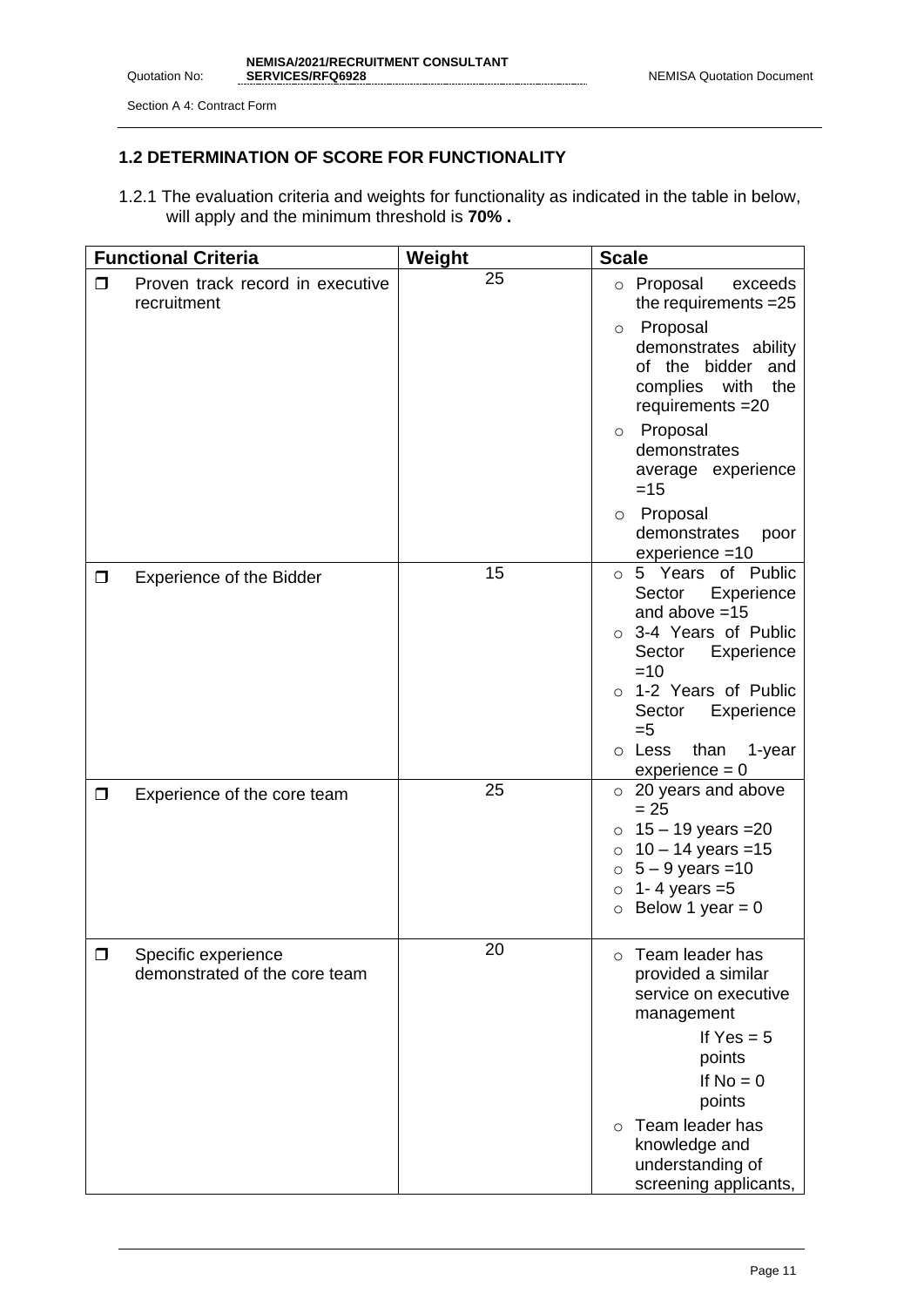|        |                                                            |    | 1-2 letters $=5$<br>$\Omega$<br>$\circ$ 0 letters = 0                                   |
|--------|------------------------------------------------------------|----|-----------------------------------------------------------------------------------------|
|        |                                                            |    | $\circ$ 3-4 letters = 10                                                                |
| $\Box$ | Contactable reference letters not<br>older than five years | 15 | ○ 5 letters and more<br>$=15$                                                           |
|        |                                                            |    | If $No = 0$ points                                                                      |
|        |                                                            |    | If $Yes = 5$<br>points                                                                  |
|        |                                                            |    | o Understanding of<br><b>Public Entities and</b><br>operation of their<br><b>Boards</b> |
|        |                                                            |    | If $No = 0$<br>points                                                                   |
|        |                                                            |    | If $Yes = 5$<br>points                                                                  |
|        |                                                            |    | o In-depth knowledge<br>of Companies Act<br>and the King III                            |
|        |                                                            |    | If $No = 0$<br>points                                                                   |
|        |                                                            |    | If $Yes = 5$<br>points                                                                  |
|        |                                                            |    | psychrometric tests<br>and background<br>checks                                         |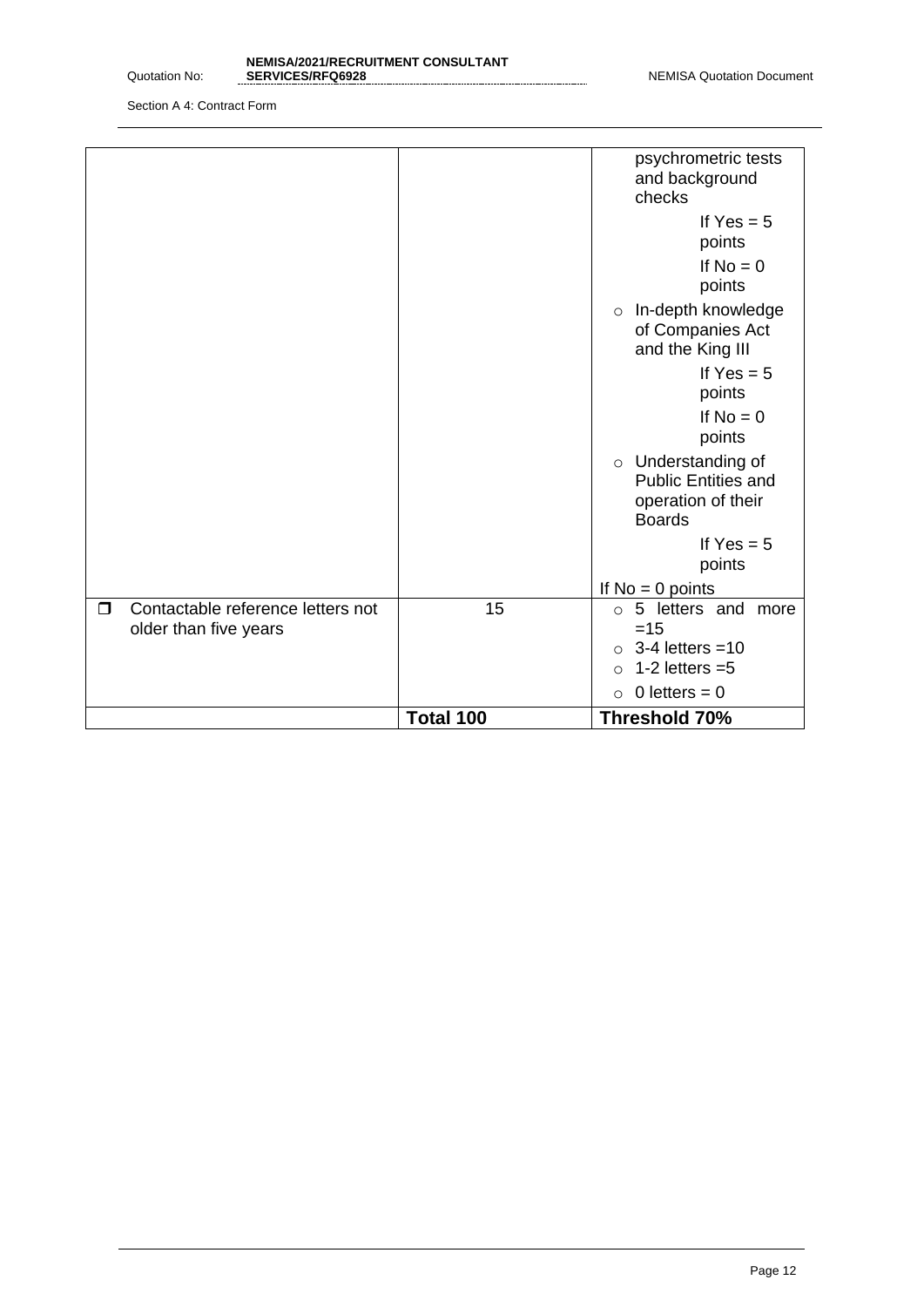### **1.2 ELIMINATION OF PROPOSALS ON GROUNDS OF FUNCTIONALITY**

1.2.1 Quotations that score less than **70%** of the marks available for functionality will be eliminated from further consideration. Marks will therefore not be awarded for their cost proposals or for preference.

### **1.3 PRICE AND B-BBEE STATUS LEVEL POINTS**

- 1.3.1 All remaining quotations will be evaluated as follows:
- 1.3.2 The 80/20 preference point system will be applied. Points for price and B-BBEE status level certificate will be awarded in accordance with the stipulations in the Preference Point Claim Form in terms of the Preferential Procurement Regulations, 2017.
- 1.3.3 If appropriate, implied contract price adjustments will be made to the cost proposals of all remaining quotations.
- 1.3.4 The point scored for the B-BBEE status level certificate for each acceptable quotation will now be added to the price point.
- 1.3.5 The Evaluation Committee may recommend that the contract be awarded to the respondent obtaining the highest aggregate mark as determined by 1.5.4 or to a lower scoring quotation on justifiable grounds.

### **1.4 ADJUDICATION OF BID**

1.4.1 The relevant award structure will consider the recommendations and make the final award. The successful respondent will usually be the service provider scoring the highest number of points or it may be a lower scoring quotation on justifiable grounds or no award at all.

## **CONTRACT FORM: RENDERING OF SERVICES**

THIS FORM MUST BE FILLED IN DUPLICATE BY BOTH THE SERVICE PROVIDER (PART 1) AND THE PURCHASER (PART 2). BOTH FORMS MUST BE SIGNED IN THE ORIGINAL SO THAT THE SERVICE PROVIDER AND THE PURCHASER WOULD BE IN POSSESSION OF ORIGINALLY SIGNED CONTRACTS FOR THEIR RESPECTIVE RECORDS.

### **PART 1 (TO BE FILLED IN BY THE SERVICE PROVIDER)**

- 1. I/we hereby undertake to render services described in the attached bidding documents to NEMISA in accordance with the requirements and task directives/proposals specifications stipulated in Quotation Number NEMISA/2021/RECRUITMENT CONSULTANT SERVICES/RFQ6928 at the price/s quoted. My/our offer/s remain binding upon me/us and open for acceptance by the Purchaser during the validity period indicated and calculated from the closing date of the bid.
- 2. The following documents shall be deemed to form and be read and construed as part of this agreement:
- 2.1 Bidding documents, viz
	- $\Box$  Invitation to bid
	- $\Box$  Tax clearance certificate
	- $\Box$  Pricing schedule(s)
	- $\Box$  Filled in terms of reference/task directive/proposal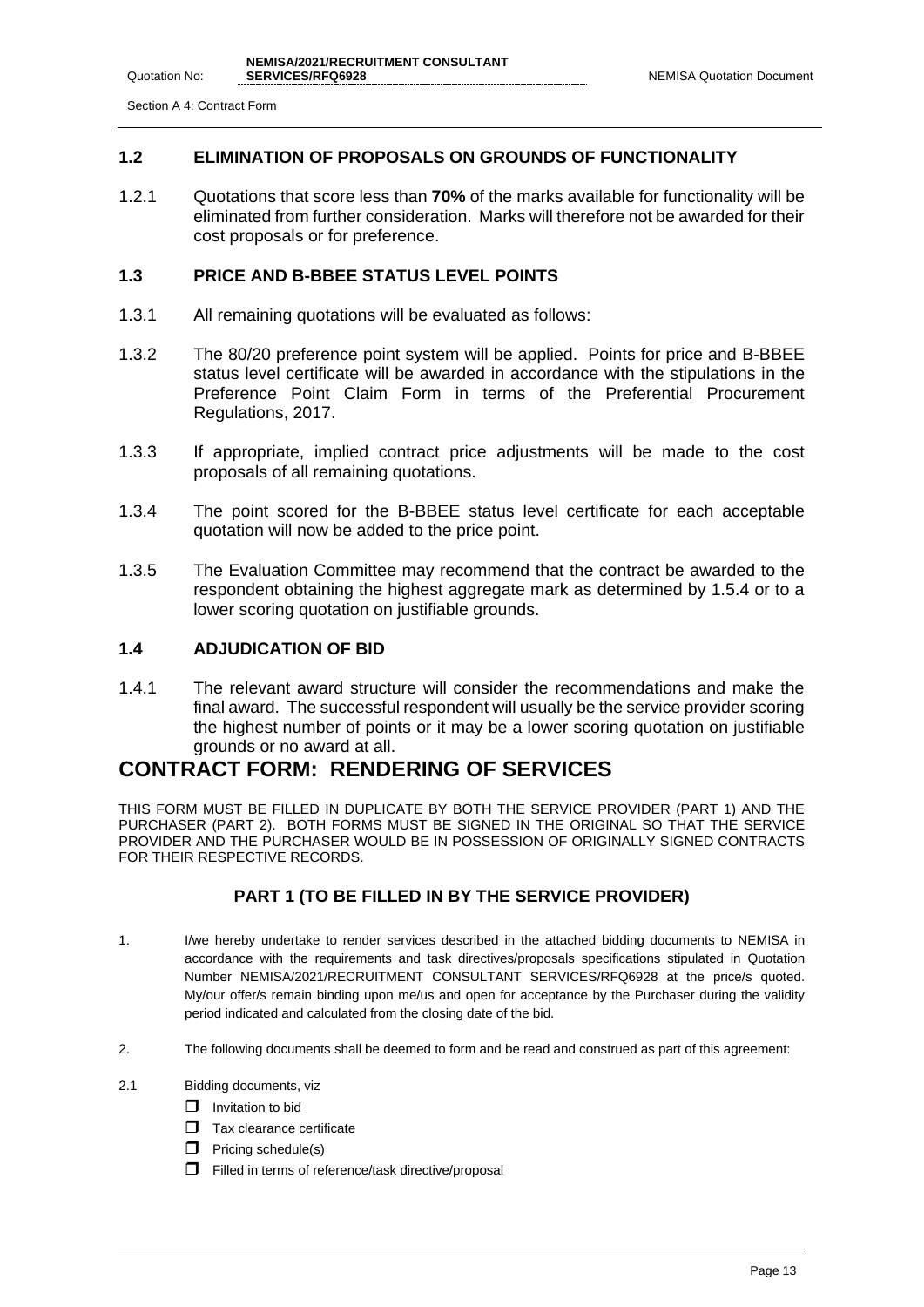- Preference claims for Broad Based Black Economic Empowerment Status Level of Contribution in terms of the Preferential Procurement Regulations 2017;
- D Declaration of interest
- D Declaration of bidder's past SCM practices
- Special Conditions of Contract
- 2.2 General Conditions of Contract
- 2.3 Other (specify)
- 3. I/we confirm that I/we have satisfied myself as to the correctness and validity of my/our bid; that the price(s) and rate(s) quoted cover all the services specified in the bidding documents; that the price(s) and rate(s) cover all my obligations and I accept that any mistakes regarding price(s) and rate(s) and calculations will be at my own risk.
- 4. I/we accept full responsibility for the proper execution and fulfilment of all obligations and conditions devolving on me/us under this agreement as the principal liable for the due fulfilment of this contract.
- 5. I/we declare that I/we have no participation in any collusive practices with any bidder or any other person regarding this or any other bid.
- 6. I confirm that I am duly authorised to sign this contract.

| NAME (PRINT)    |                             | <b>WITNESSES</b> |
|-----------------|-----------------------------|------------------|
| <b>CAPACITY</b> |                             |                  |
| SIGNATURE       |                             | າ                |
| NAME OF FIRM    |                             | DATE:            |
| DATE            | --------------------------- |                  |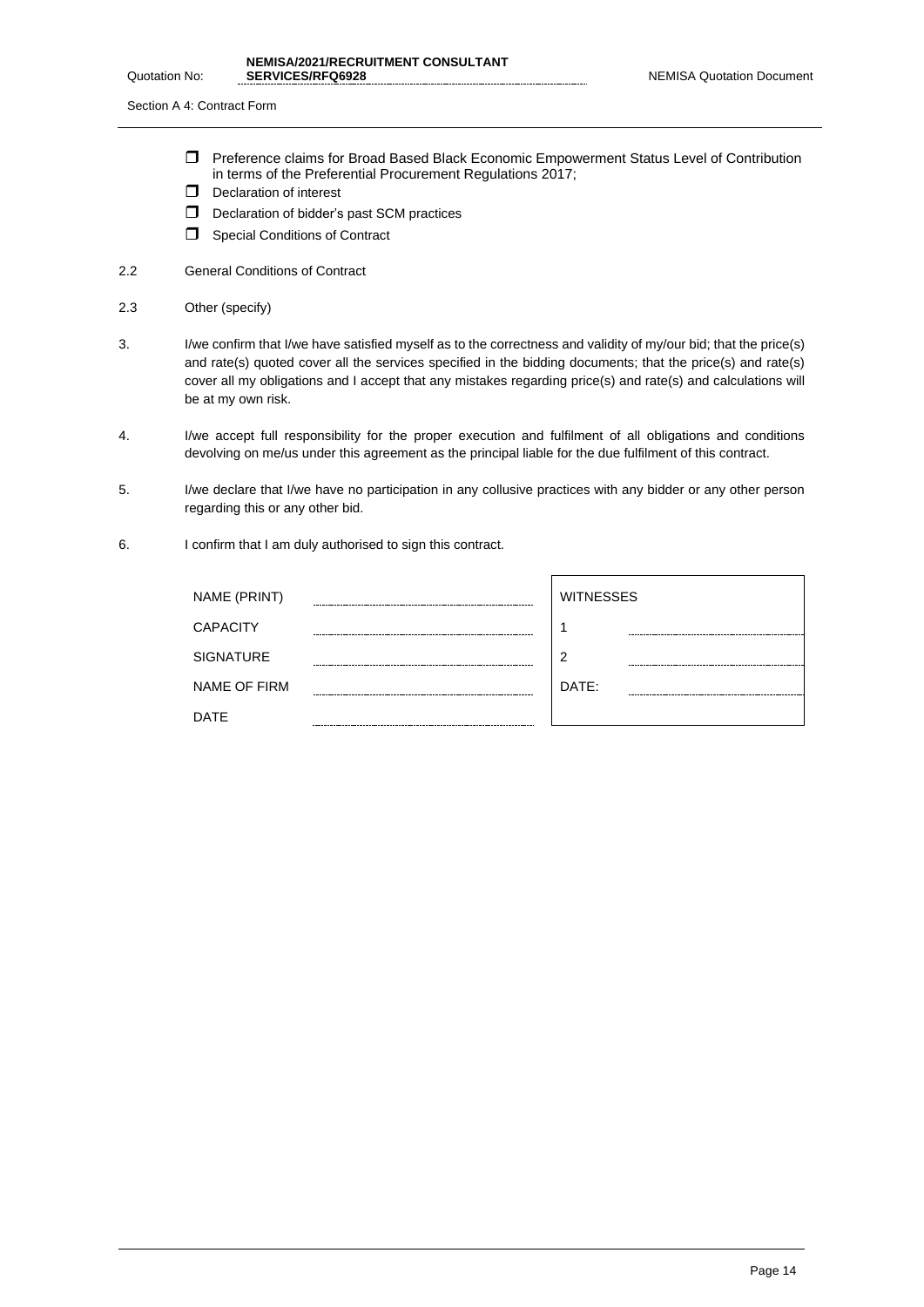## **CONTRACT FORM: RENDERING OF SERVICES**

### **PART 2 (TO BE FILLED IN BY THE PURCHASER)**

- 1. I ……………………………………………………..……………… in my capacity as …………………………………………….. accept your bid under reference number ……………………………………………. dated ……………………………………. for the rendering of services indicated hereunder and/or further specified in the annexures.
- 1. An official order indicating service delivery instructions is forthcoming.
- 2. I undertake to make payment for the services rendered in accordance with the terms and conditions of the contract within 30 (thirty) days after receipt of an invoice.

| <b>DESCRIPTION OF SERVICE</b> | PRICE (VAT INCL) | <b>COMPLETION</b><br><b>DATE</b> | <b>B-BBEE STATUS</b><br><b>LEVEL OF</b><br><b>CONTRIBUTION</b> |
|-------------------------------|------------------|----------------------------------|----------------------------------------------------------------|
|                               |                  |                                  |                                                                |
|                               |                  |                                  |                                                                |

3. I confirm that I am duly authorised to sign this contract.

| SIGNED AT             | ON |                  |
|-----------------------|----|------------------|
|                       |    |                  |
| NAME (PRINT)          |    |                  |
| <b>SIGNATURE</b>      |    |                  |
| <b>OFFICIAL STAMP</b> |    | <b>WITNESSES</b> |
|                       |    |                  |
|                       |    | $\overline{2}$   |
|                       |    | DATE:            |
|                       |    |                  |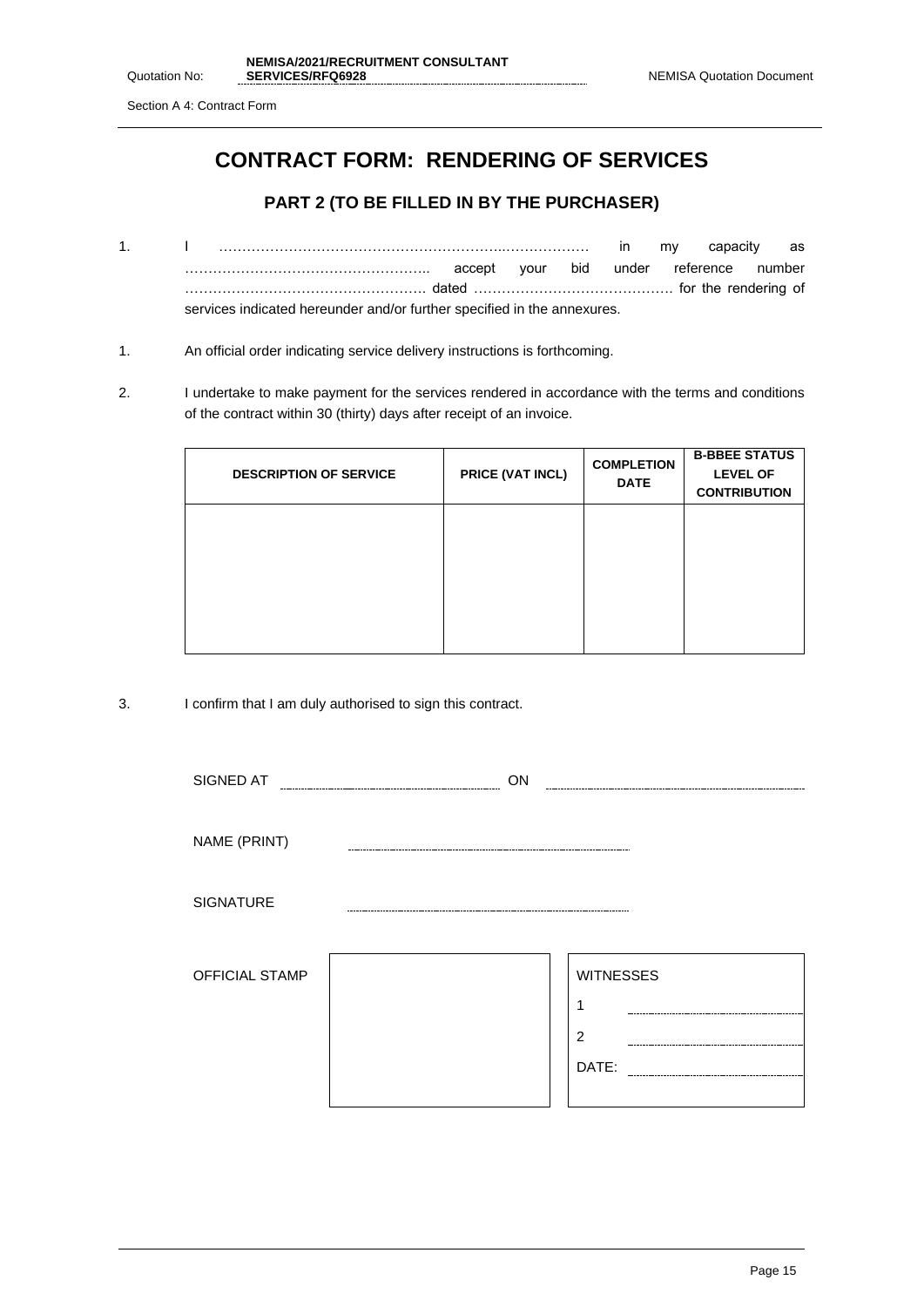Section B

# **SECTION B**

This section must be completed and returned or supplied with quotations as prescribed.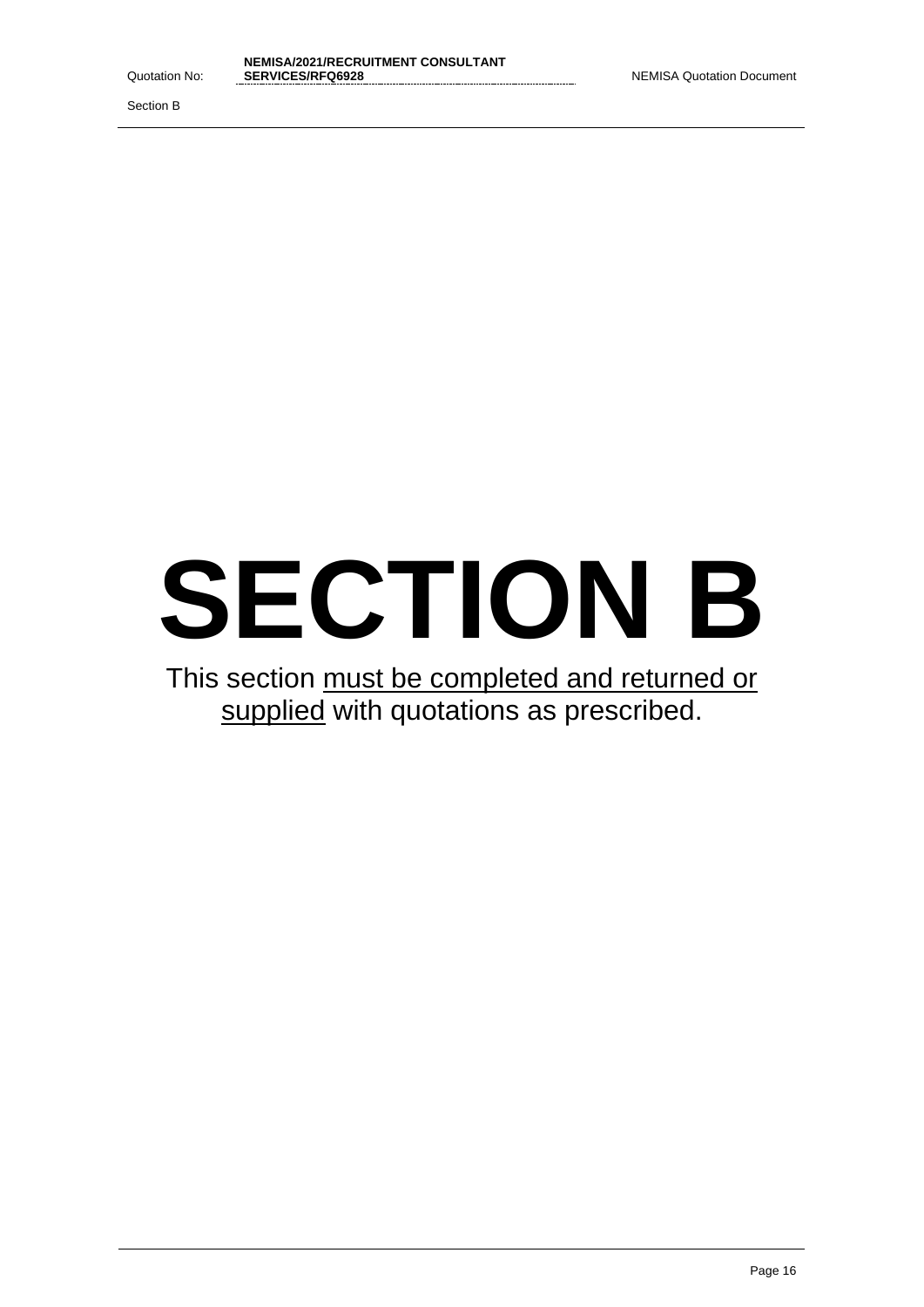# **SPECIAL CONDITIONS OF BID AND CONTRACT Return as Part 1**

|                         | <b>SPECIAL CONDITIONS</b>                                                                                                                                                                                                                                                 |
|-------------------------|---------------------------------------------------------------------------------------------------------------------------------------------------------------------------------------------------------------------------------------------------------------------------|
| $\mathbf{1}$            | <b>GENERAL</b>                                                                                                                                                                                                                                                            |
|                         |                                                                                                                                                                                                                                                                           |
| 1.1                     | The Respondent must clearly state if a deviation from these special conditions are<br>offered and the reason therefor. If an explanatory note is provided, the paragraph<br>reference must be indicated in a supporting appendix to the application submission.           |
| 1.2                     | Should Bidders fail to indicate agreement/compliance or otherwise, the NEMISA will<br>assume that the bidder complies or in agreement with the statement(s) as specified in this<br>RFQ.                                                                                  |
| 1.3                     | Bids not completed in this manner may be considered incomplete and rejected.                                                                                                                                                                                              |
| 1.4                     | NEMISA shall not be liable for any expense incurred by the Respondent in the<br>preparation and submission of a quotation.                                                                                                                                                |
| $\mathbf{2}$            | <b>CANCELLATION OF PROCUREMENT PROCESS</b>                                                                                                                                                                                                                                |
|                         |                                                                                                                                                                                                                                                                           |
| 2.1                     | This procurement process can be postponed or cancelled at any stage at the sole<br>discretion of NEMISA provided that such cancellation or postponement takes place prior<br>to entering into a contract with a specific service provider to which the quotation relates. |
| 3                       | QUOTE SUBMISSION CONDITIONS, INSTRUCTION AND EVALUATION<br><b>PROCESS/CRITERIA</b>                                                                                                                                                                                        |
| 3.1                     | The Quotation submission conditions and instructions as well as the evaluation<br>process/criteria have been noted.                                                                                                                                                       |
| $\overline{\mathbf{4}}$ | <b>NEGOTIATION AND CONTRACTING</b>                                                                                                                                                                                                                                        |
| 4.1                     | NEMISA have the right to enter negotiation with one or more Respondents regarding any<br>terms and conditions, including price(s), of a proposed contract.                                                                                                                |
| 4.2                     | Under no circumstances will negotiation with any Respondents, including preferred<br>Respondents, constitute an award <sup>1</sup> or promise/ undertaking to award the contract.                                                                                         |
| 4.3                     | NEMISA shall not be obliged to accept the lowest or any quotation, offer or proposal.                                                                                                                                                                                     |
| 4.4                     | A contract will only be deemed to be concluded when reduced to writing in a formal contract<br>and Service Level Agreement (if applicable) signed by the designated responsible person<br>of both parties. The designated responsible person of NEMISA is the CEO.        |
| 4.5                     | NEMISA also reserves the right to enter into one contract with a Respondent for all required<br>functions or into more than one contract with different Respondents for different functions.                                                                              |
|                         |                                                                                                                                                                                                                                                                           |

<sup>1</sup> See GLOSSARY.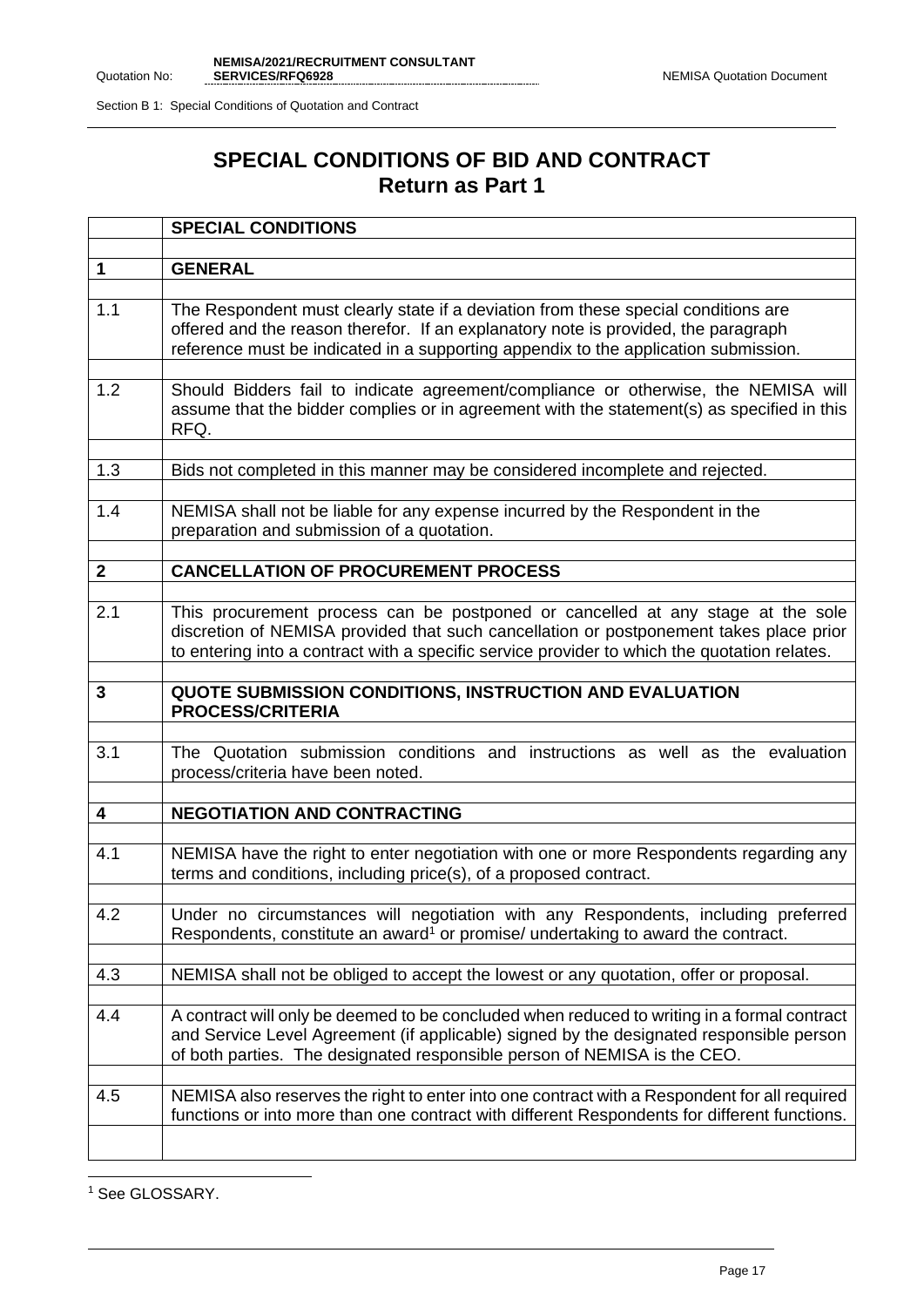| 5              | <b>ACCESS TO INFORMATION</b>                                                                                                                                                                                                                                                                                                                                                                           |
|----------------|--------------------------------------------------------------------------------------------------------------------------------------------------------------------------------------------------------------------------------------------------------------------------------------------------------------------------------------------------------------------------------------------------------|
| 5.1            | All Bidders will be informed of the status of their quotation once the procurement process<br>has been completed.                                                                                                                                                                                                                                                                                      |
| 5.2            | Requests for information regarding the bidding process will be dealt with in line with the<br>NEMISA SCM Policy and relevant legislation.                                                                                                                                                                                                                                                              |
| 6              | <b>REASONS FOR REJECTION</b>                                                                                                                                                                                                                                                                                                                                                                           |
| 6.1            | NEMISA shall reject a proposal for the award of a contract if the recommended Respondent<br>has committed a proven corrupt or fraudulent act in competing for the particular contract.                                                                                                                                                                                                                 |
| 6.2            | The NEMISA may disregard the quote of any respondent if that respondent, or any of its<br>directors:<br>□ Have abused the SCM system of the NEMISA.<br>$\Box$ Have committed proven fraud or any other improper conduct in relation to such<br>system.<br>$\Box$ Have failed to perform on any previous contract and the proof exists.<br>Such actions shall be communicated to the National Treasury. |
| $\overline{7}$ | <b>GENERAL CONDITIONS OF CONTRACT</b>                                                                                                                                                                                                                                                                                                                                                                  |
| 7.1            | The General Conditions of Contract must be accepted.                                                                                                                                                                                                                                                                                                                                                   |
| 8              | <b>ADDITIONAL INFORMATION REQUIREMENTS</b>                                                                                                                                                                                                                                                                                                                                                             |
| 8.1            | During evaluation of the quotes, additional information may be requested in writing from<br>Respondents. Replies to such request must be submitted, within 5 (five) working days or<br>as otherwise indicated. Failure to comply, may lead to your quotation being disregarded.                                                                                                                        |
| 8.2            | No additional information will be accepted from any individual Respondent without such<br>information having been requested                                                                                                                                                                                                                                                                            |
| 9              | <b>CONFIDENTIALITY</b>                                                                                                                                                                                                                                                                                                                                                                                 |
| 9.1            | The quotation and all information in connection therewith shall be held in strict confidence<br>by Respondents and usage of such information shall be limited to the preparation of the<br>quotation. Respondents shall undertake to limit the number of copies of this document.                                                                                                                      |
| 10             | INTELLECTUAL PROPERTY, INVENTIONS AND COPYRIGHT                                                                                                                                                                                                                                                                                                                                                        |
| 10.1           | Copyright of all documentation relating to this contract belongs to the client. The successful<br>Respondent may not disclose any information, documentation or products to other clients<br>without the written approval of the accounting authority or the delegate.                                                                                                                                 |
| 10.2           | This paragraph shall survive termination of this contract.                                                                                                                                                                                                                                                                                                                                             |
| 11             | <b>NON-COMPLIANCE WITH DELIVERY TERMS</b>                                                                                                                                                                                                                                                                                                                                                              |
| 11.1           | As soon as it becomes known to the contractor that he/she will not be able to deliver the<br>services within the delivery period and/or against the quoted price and/or as specified,                                                                                                                                                                                                                  |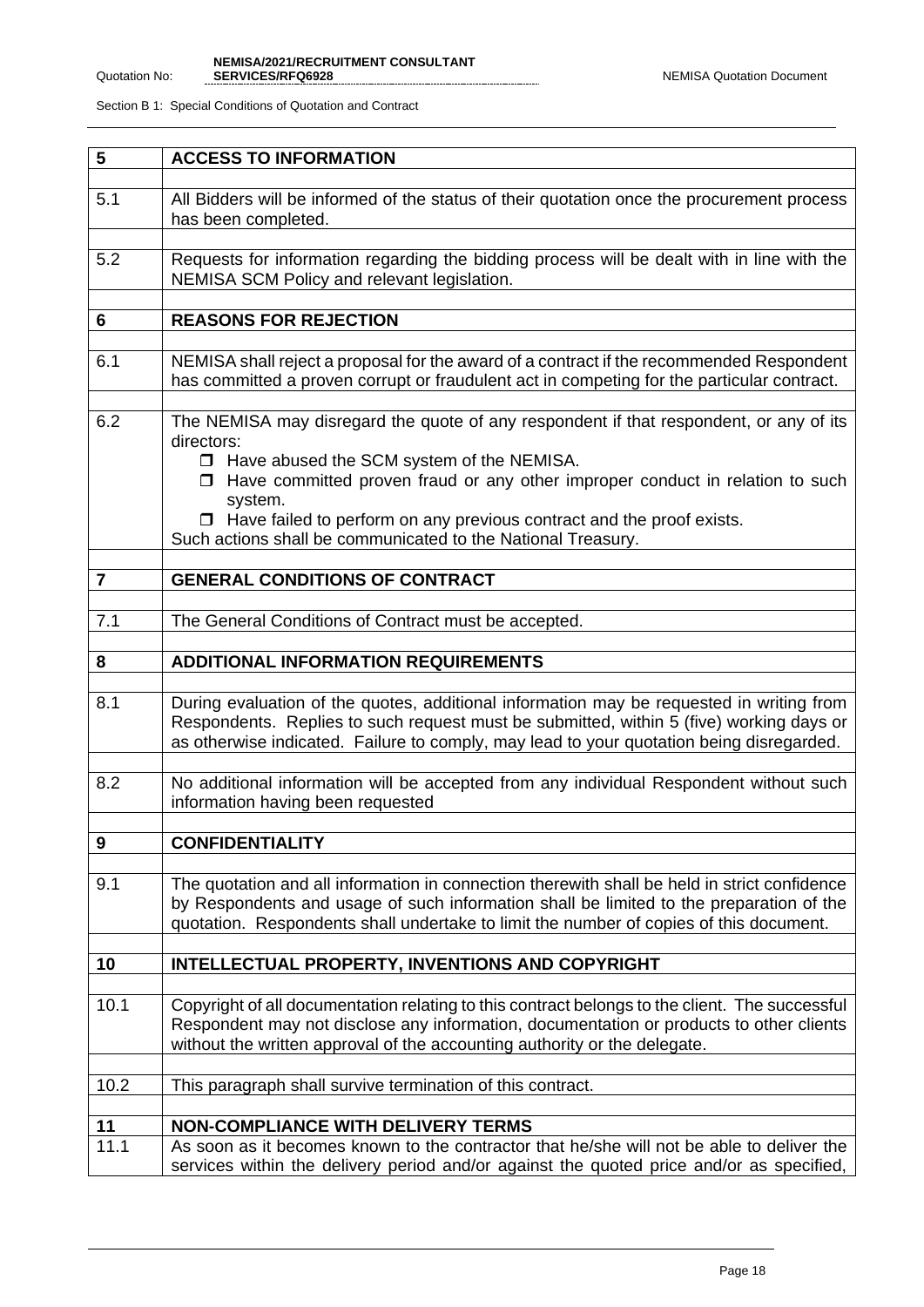|        | NEMISA must be given immediate written notice to this effect. NEMISA reserves the right<br>to implement remedies as provided for in the GCC.                                                                                                                                                               |
|--------|------------------------------------------------------------------------------------------------------------------------------------------------------------------------------------------------------------------------------------------------------------------------------------------------------------|
| 12     | <b>WARRANTS</b>                                                                                                                                                                                                                                                                                            |
| 12.1   | The Contractor warrants that it can conclude this Agreement to the satisfaction of NEMISA.                                                                                                                                                                                                                 |
| 13     | PARTIES NOT AFFECTED BY WAIVER OR BREACHES                                                                                                                                                                                                                                                                 |
| 13.1   | The waiver (whether express or implied) by any Party of any breach of the terms or<br>conditions of this contract by the other Party shall not prejudice any remedy of the waiving<br>party in respect of any continuing or other breach of the terms and conditions hereof.                               |
| 13.2   | No favour, delay, relaxation or indulgence on the part of any Party in exercising any power<br>or right conferred on such Party in terms of this contract shall operate as a waiver of such<br>power or right nor shall any single or partial exercise of any such power or right under this<br>agreement. |
| 14     | <b>CENTRAL SUPPLIER DATABASE</b>                                                                                                                                                                                                                                                                           |
| 14.1   | It is a requirement that all suppliers/ services providers to NEMISA shall be registered on<br>the National Treasury Central Supplier Database (CSD).                                                                                                                                                      |
| 14.2   | Bidders are therefore required to register as a supplier on the CSD before submitting a<br>quotation.<br><b>The</b><br>CSD<br>following<br>website<br>the<br>be<br>link:<br>can<br>accessed<br>on.<br>http://ocpo.treasury.gov.za/Pages/default.aspx                                                       |
| 14.3   | No bid will be awarded and a contract concluded with a respondent who is not registered<br>on the CSD.                                                                                                                                                                                                     |
| 14.4   | Respondents are therefore required to register as a supplier on the CSD before submitting<br>a quotation.<br>The CSD website can be accessed on the following link:<br>http://ocpo.treasury.gov.za/Pages/default.aspx                                                                                      |
| 15     | <b>FORMAT OF BIDS</b>                                                                                                                                                                                                                                                                                      |
| 15.1   | Bidders must complete all the necessary quotation documents and undertakings required<br>in this bid document. Respondents are advised that their proposal should be concise,<br>written in plain English and simply presented.                                                                            |
| 15.2   | Bidders are to set out their proposal in the format prescribed hereunder. This means<br>that the proposal must be structured in the parts noted below. Information not submitted<br>in the relevant part, may not be considered for evaluation purposes.                                                   |
| 15.3   | Part 1: Special Conditions of Quotation and Contract                                                                                                                                                                                                                                                       |
| 15.3.1 | Bidders must initial each page and sign the last page and return the Special Conditions of<br>Quotation and Contract (Section B-1).                                                                                                                                                                        |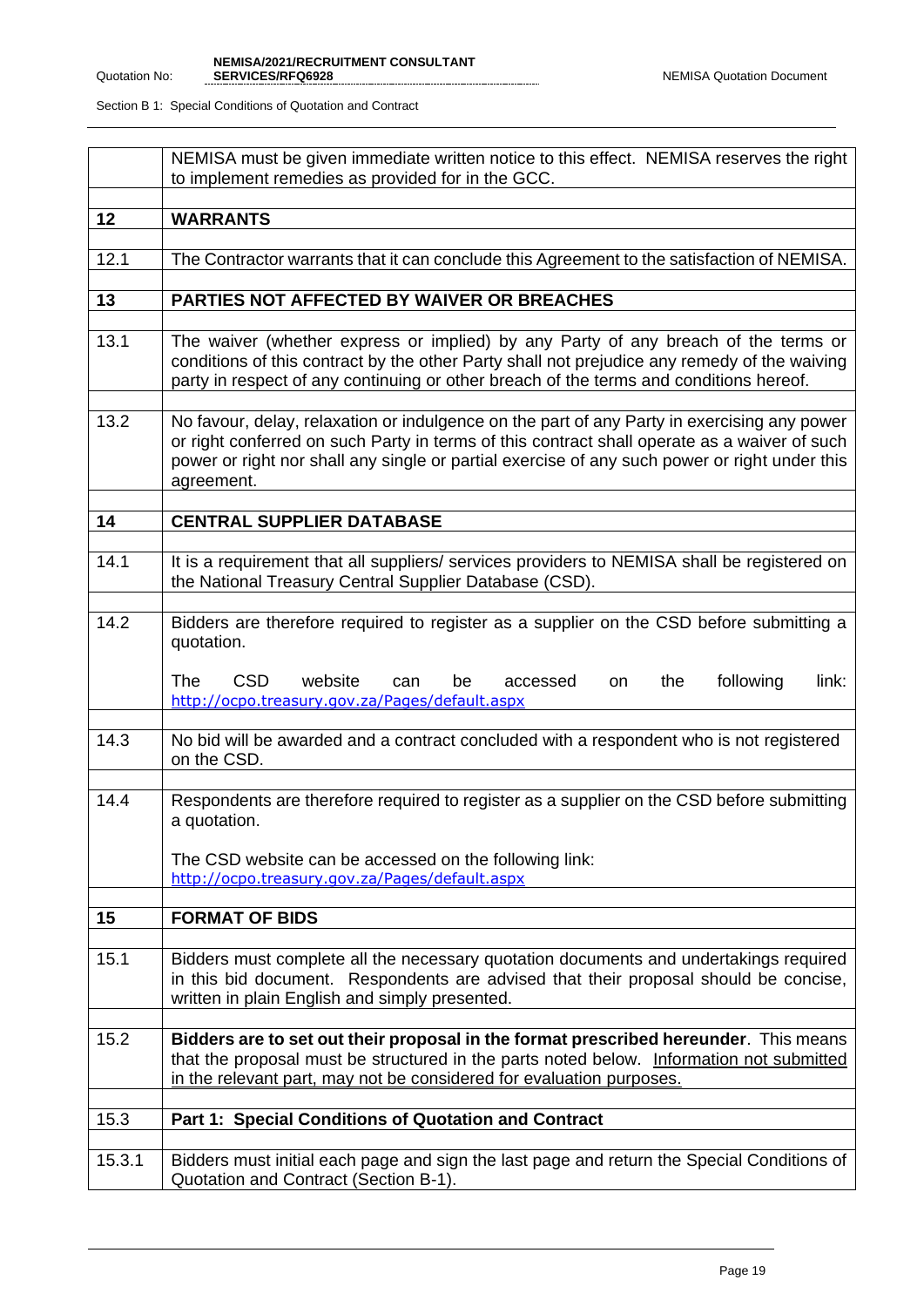|        | Quotes submitted without a completed Special Conditions of Quotation and Contract form<br>will be deemed to be non-responsive.                                                                                     |
|--------|--------------------------------------------------------------------------------------------------------------------------------------------------------------------------------------------------------------------|
| 15.4   |                                                                                                                                                                                                                    |
|        | Part 2: SARS Tax Clearance Certificate(s)                                                                                                                                                                          |
| 15.4.1 | Bidders must ensure compliance with their tax obligations.                                                                                                                                                         |
|        | Bidders are required to submit their unique personal identification number (PIN) issued by<br>SARS to enable the organ of state to view the taxpayer's profile and tax status.                                     |
|        | Application for tax compliance status (TCS) or PIN may also be made via e-filing. In order<br>to use this provision, taxpayers will need to register with SARS as e-filers through the<br>website www.sars.gov.za. |
|        | Bidders may also submit a printed TCS together with the bid.                                                                                                                                                       |
|        | In bids where consortia/ joint ventures/ sub-contractors are involved, each party must<br>submit a separate proof of TCS/ PIN/ CSD number.                                                                         |
|        | Where no TCS is available, but the bidder is registered on the Central Supplier Database<br>(CSD), a CSD number must be provided.                                                                                  |
|        | Bids submitted without any one of the above particulars, will be deemed to be non-<br>responsive.                                                                                                                  |
|        |                                                                                                                                                                                                                    |
|        |                                                                                                                                                                                                                    |
| 15.5   | Part 3: Declaration of Interest                                                                                                                                                                                    |
| 15.5.1 | Each party to the quotation must complete and return the "Declaration of Interest" (Section<br>$B-2$ ).                                                                                                            |
|        | Quotes submitted without a complete and signed Declaration of Interest will be deemed to<br>be non-responsive.                                                                                                     |
|        |                                                                                                                                                                                                                    |
| 15.6   | Part 4: Declaration of Bidder's past Supply Chain Management practices                                                                                                                                             |
| 15.6.1 | <b>Each party</b> to the quotation must complete and return the "Declaration of Bidder's past<br>Supply Chain Management practices" (Section B-3).                                                                 |
|        | Quotes submitted without a completed and signed Declaration of Bidder's past Supply<br>Chain Management practices will be deemed non-responsive.                                                                   |
|        |                                                                                                                                                                                                                    |
| 15.7   | Part 5: Certificate of Independent Bid Determination                                                                                                                                                               |
| 15.7.1 | <b>Each party</b> to the quotation must complete and sign the Certificate (Section B-4).                                                                                                                           |
|        | Quotes submitted without a completed and signed Certificate of Independent Bid<br>Determination will be deemed non-responsive.                                                                                     |
| 15.8   | Part 6: Preference Points Claim Form in terms of the Preferential Procurement                                                                                                                                      |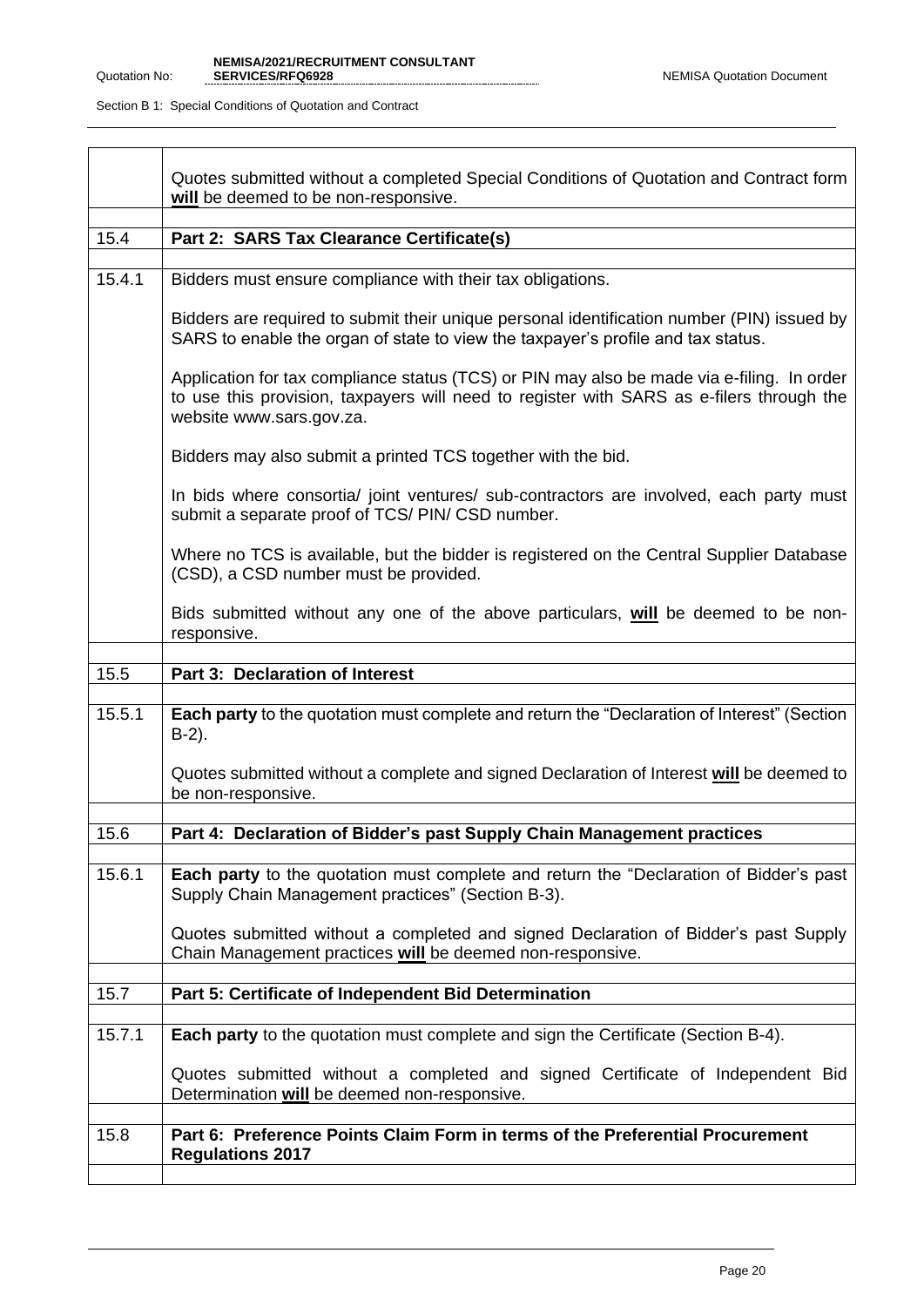| 15.8.1  | Respondents must complete, sign and return the full "Preference Points Claim Form"<br>(Section B-5) document.                                                                     |
|---------|-----------------------------------------------------------------------------------------------------------------------------------------------------------------------------------|
|         | In addition, a valid BEE certificate must be submitted.                                                                                                                           |
|         | Bids submitted without a completed and signed Preference Points Claim Form and a<br>valid BEE certificate will be awarded zero points for preference.                             |
|         |                                                                                                                                                                                   |
| 15.9    | Part 7: Invitation to Bid                                                                                                                                                         |
| 15.9.1  | Bidders must complete, sign and return the full "Invitation to Quote" (Section B-6)<br>document.                                                                                  |
|         | Bids submitted without a completed and signed Invitation to Bid will be deemed to be<br>non-responsive.                                                                           |
|         |                                                                                                                                                                                   |
| 15.10   | <b>Part 8: Pricing Schedule</b>                                                                                                                                                   |
| 15.10.1 | Any budget amount that may be indicated in this document shall be deemed to be a guide<br>only and Respondents are expected to submit a costing that is fair and reasonable.      |
|         |                                                                                                                                                                                   |
| 15.10.2 | All costs related to this assignment are to be allowed for in the pricing schedule and in the<br>formats prescribed and must be returned as part of the submission (Section B-7). |
|         | Bids submitted without a price or with an incomplete price, will be deemed to be non-<br>responsive.                                                                              |
|         |                                                                                                                                                                                   |
| 15.10.3 | VAT: Value added                                                                                                                                                                  |
|         |                                                                                                                                                                                   |
| 15.11   | Part 9: Terms of Reference                                                                                                                                                        |
| 15.11.1 | Bidders must complete, sign, and return the full "Specifications" (Section B-8) document.                                                                                         |
|         | Bids submitted without a fully completed and signed Specifications will be deemed to be<br>non-responsive.                                                                        |
|         |                                                                                                                                                                                   |
| 15.12   | Part 10: Experience in this field                                                                                                                                                 |
| 15.12.1 | Bidders should provide in this part, and return as part of the submission, a Curriculum Vitae<br>detailing the following information.                                             |
|         | Project Management and Execution indicating key activities, milestones, and<br>$\Box$<br>deliverables.                                                                            |
|         | Proven Track Record in data gathering and analysis.<br>□                                                                                                                          |
|         | Experience with a minimum of 5 years in the public sector procurement including<br>0<br>compliance to SCM prescript issued by National Treasury.                                  |
| 15.13   | Part 11: Registration on the CSD                                                                                                                                                  |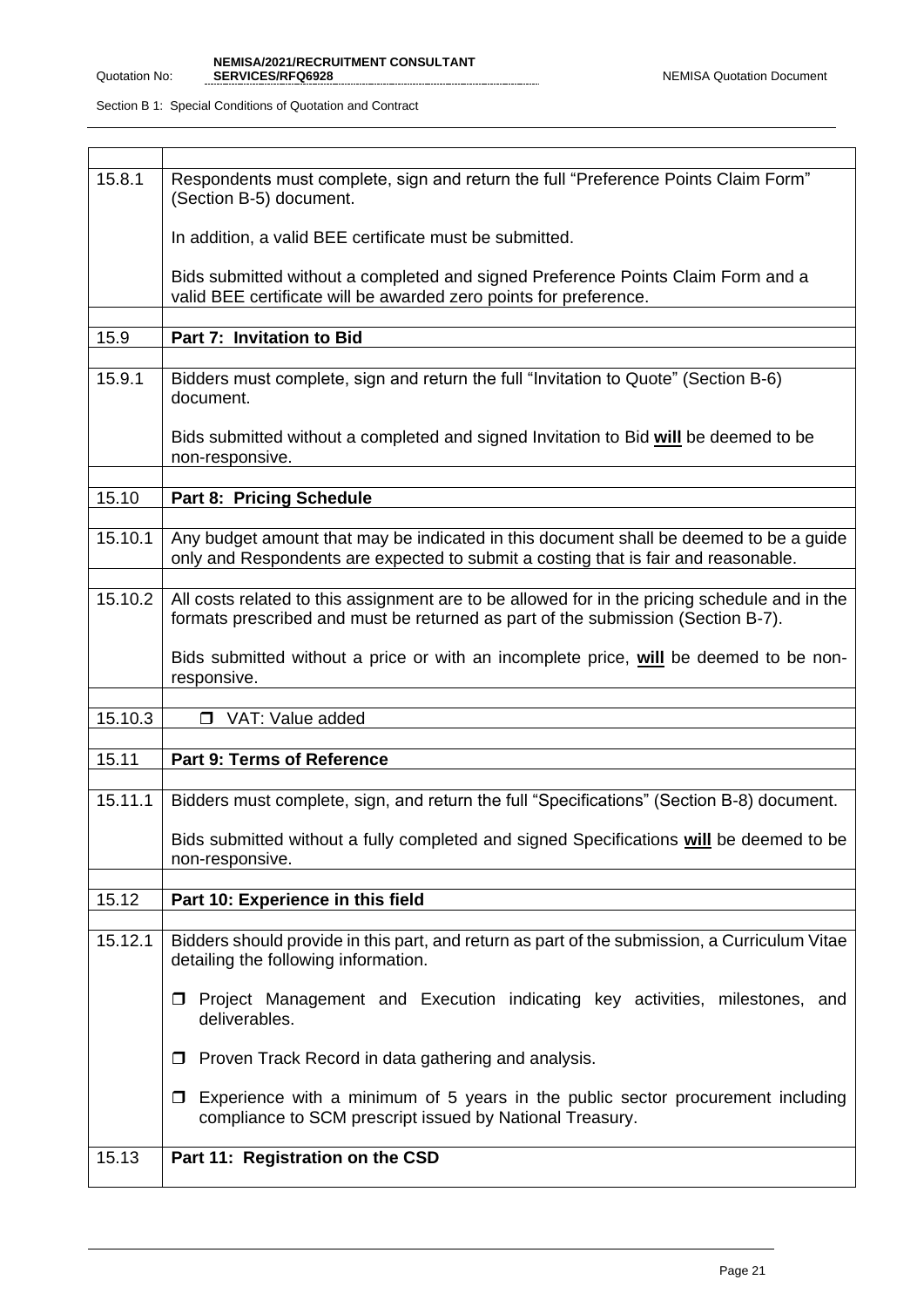| 15.13.1   In this part, Respondents must submit proof of their registration, or proof that they have<br>applied for registration on the Central Supplier Database. |
|--------------------------------------------------------------------------------------------------------------------------------------------------------------------|
| Quotes submitted without the required proof, will be deemed to be non-responsive.                                                                                  |
|                                                                                                                                                                    |

I/we herewith accept all the above-mentioned special conditions of the quotation. If I/we do consider a deviation therefrom, I have noted those as per the instruction in paragraph 1 (General) above.

Name of Respondent:

Signature of Respondent:

Date: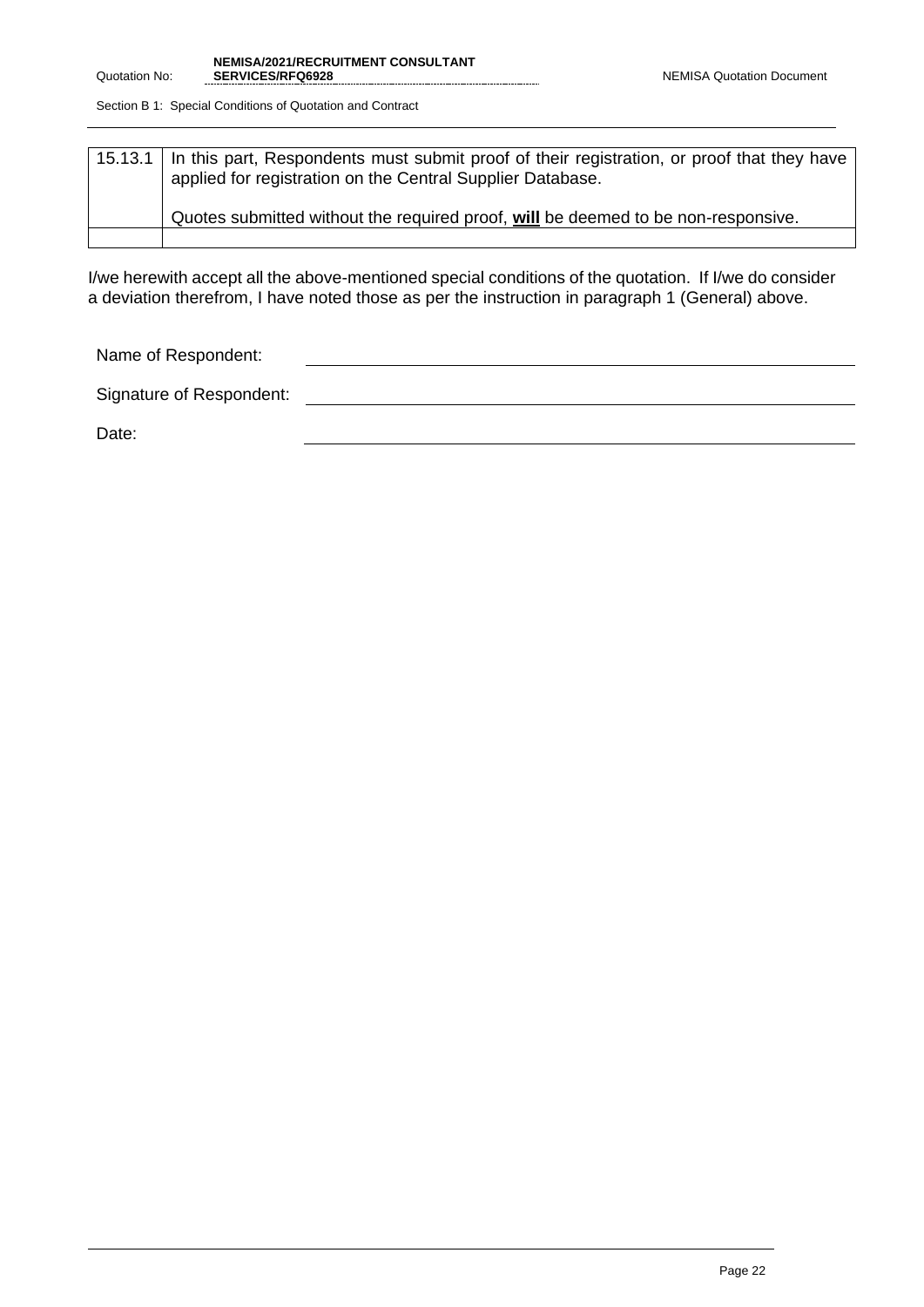Quotation No:

Section B 2: Declaration of Interest

## **DECLARATION OF INTEREST Return as Part 3**

- 1. Any legal person, including persons employed by the State<sup>2</sup>, or persons having a kinship with persons employed by the State, including a blood relationship, may make an offer or offers in terms of this invitation to bid (includes a price bid, advertised competitive bid, limited bid or proposal). In view of possible allegations of favouritism, should the resulting bid, or part thereof, be awarded to persons employed by the State, or to persons connected with or related to them, it is required that the bidder or his/her authorised representative declare his/her position in relation to the evaluating/ adjudicating authority where –
- 1.1. The bidder is employed by the State; and/or
- 1.2. The bidder is a Management Board member of NEMISA and/or
- 1.3. The legal person on whose behalf the bidding document is signed, has a relationship with persons/a person who are/is involved in the evaluation and or adjudication of the quotation(s), or where it is known that such a relationship exists between the person or persons for or on whose behalf the declarant acts and persons who are involved with the evaluation and or adjudication of the quotation.
- 2. In order to give effect to the above, the following questionnaire must be completed and submitted with the quotation.

| 2.1.   | Full Name of bidder or his or her<br>representative:                                                                                                                                                            |
|--------|-----------------------------------------------------------------------------------------------------------------------------------------------------------------------------------------------------------------|
| 2.2.   | <b>Identity Number:</b>                                                                                                                                                                                         |
| 2.3.   | Position occupied in the Company<br>(director, trustee, shareholder,<br>$etc3$ :                                                                                                                                |
| 2.4.   | <b>Company Registration Number:</b>                                                                                                                                                                             |
| 2.5.   | Tax Reference Number:                                                                                                                                                                                           |
| 2.6.   | <b>VAT Registration Number:</b>                                                                                                                                                                                 |
| 2.6.1. | The names of all directors/ trustees/ shareholders/ members, their individual identity numbers,<br>tax reference numbers and, if applicable, employee/ persal numbers must be indicated in<br>paragraph 3 below |
| 2.7.   | Are you or any person connected with the bidder presently employed by the<br>YES / NO<br>State?                                                                                                                 |
| 2.7.1. | If so, furnish the following particulars                                                                                                                                                                        |
|        | Name of person/director/<br>$\Box$                                                                                                                                                                              |
|        | trustee/shareholder/member:<br>Name of State institution at<br>$\Box$<br>which you or the person<br>connected to the bidder is                                                                                  |
|        | employed:<br>Position occupied in the State<br>$\Box$<br>institution:                                                                                                                                           |

- (c) Provincial legislature;
- (d) National Assembly or the National Council of Provinces;

<sup>2</sup> "State" means

<sup>(</sup>a) Any national or provincial department, national or provincial public entity or constitutional institution within the meaning of the Public Finance Management Act, 1999 (Act No 1 of 1999);

<sup>(</sup>b) Any municipality or municipal entity;

<sup>(</sup>e) Parliament.

<sup>3</sup> "Shareholder" means a person who owns shares in the company and is actively involved in the management of the enterprise or business and exercises control over the enterprise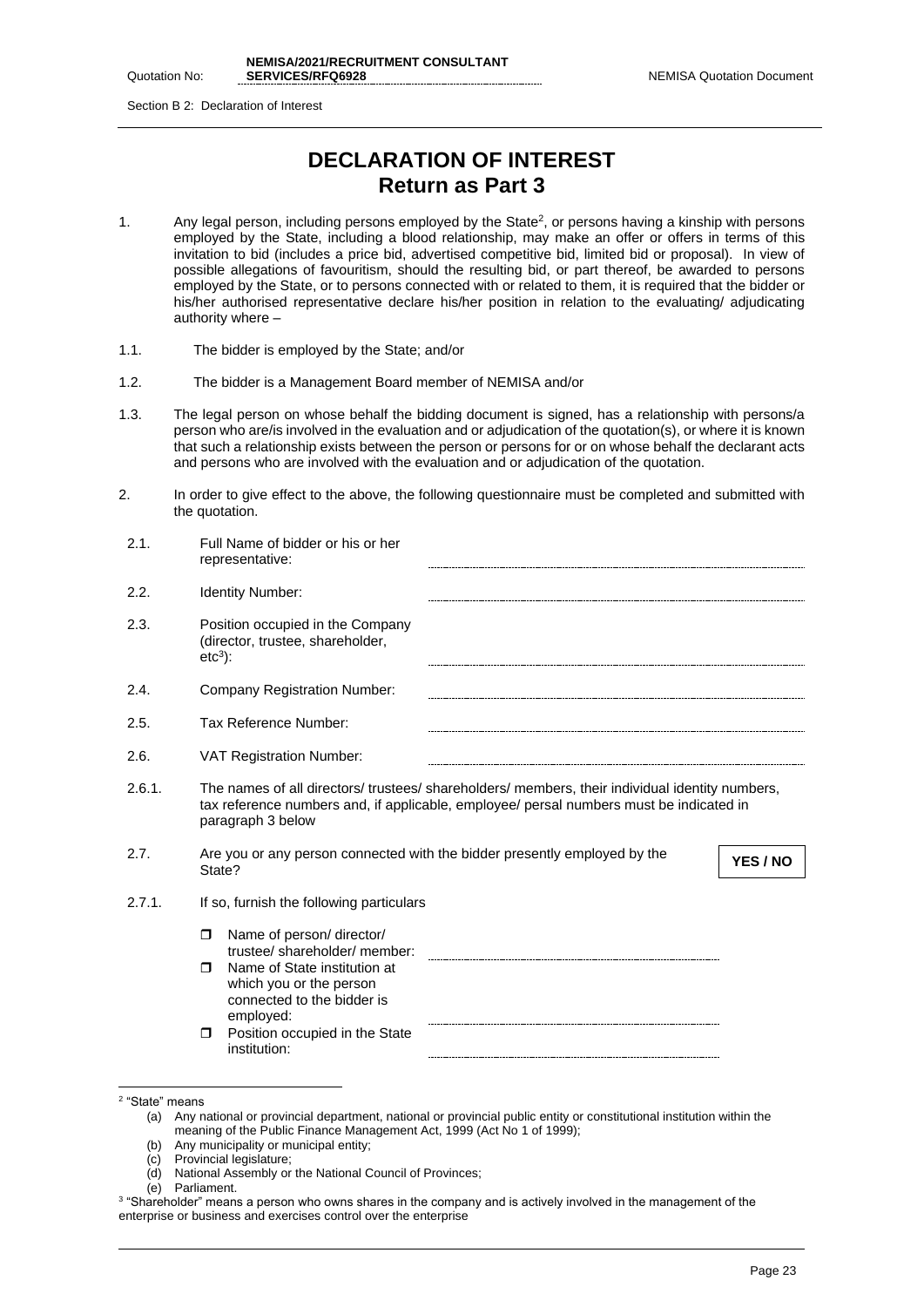**NEMISA/2021/RECRUITMENT CONSULTANT** 

| Quotation No: | SERVICES/RFQ6928                                                                                                                                                                                                                                 | <b>NEMISA Quotation Document</b> |
|---------------|--------------------------------------------------------------------------------------------------------------------------------------------------------------------------------------------------------------------------------------------------|----------------------------------|
|               | Section B 2: Declaration of Interest                                                                                                                                                                                                             |                                  |
|               | Any other particulars:                                                                                                                                                                                                                           |                                  |
|               |                                                                                                                                                                                                                                                  |                                  |
| 2.7.2.        | If you are presently employed by the state, did you obtain the appropriate authority<br>to undertake remunerative work outside employment in the public sector?                                                                                  | YES / NO                         |
| 2.7.2.1.      | If yes, did you attach proof of such authority to the quotation document?                                                                                                                                                                        | YES / NO                         |
|               | (Note: Failure to submit proof of such authority, where applicable, may result in<br>the disqualification of the quotation.)                                                                                                                     |                                  |
| 2.7.3.        | If no, furnish reasons for non-submission of such proof:                                                                                                                                                                                         |                                  |
|               |                                                                                                                                                                                                                                                  |                                  |
| 2.8.          | Did you or your spouse, or any of the company's directors/shareholders/members<br>or their spouses conduct business with the State in the previous twelve (12)<br>months?                                                                        | YES / NO                         |
| 2.8.1.        | If so, furnish the following particulars.                                                                                                                                                                                                        |                                  |
|               |                                                                                                                                                                                                                                                  |                                  |
| 2.9.          | Do you, or any person connected with the bidder, have any relationship (family,<br>friend, other) with a person employed by the State and who may be involved with<br>the evaluation and or adjudication of this quotation?                      | YES / NO                         |
| 2.9.1.        | If so, furnish the following particulars.                                                                                                                                                                                                        |                                  |
|               |                                                                                                                                                                                                                                                  |                                  |
| 2.10.         | Are you, or any person connected with the bidder, aware of any relationship<br>(family, friend, other) between the bidder and any person employed by the State<br>who may be involved with the evaluation and or adjudication of this quotation? | YES / NO                         |
| 2.10.1.       | If so, furnish the following particulars.                                                                                                                                                                                                        |                                  |
|               |                                                                                                                                                                                                                                                  |                                  |
| 2.11.         | Do you or any of the directors/shareholders/members of the company have any<br>interest in any other related companies whether or not they are bidding for this<br>contract?                                                                     | YES / NO                         |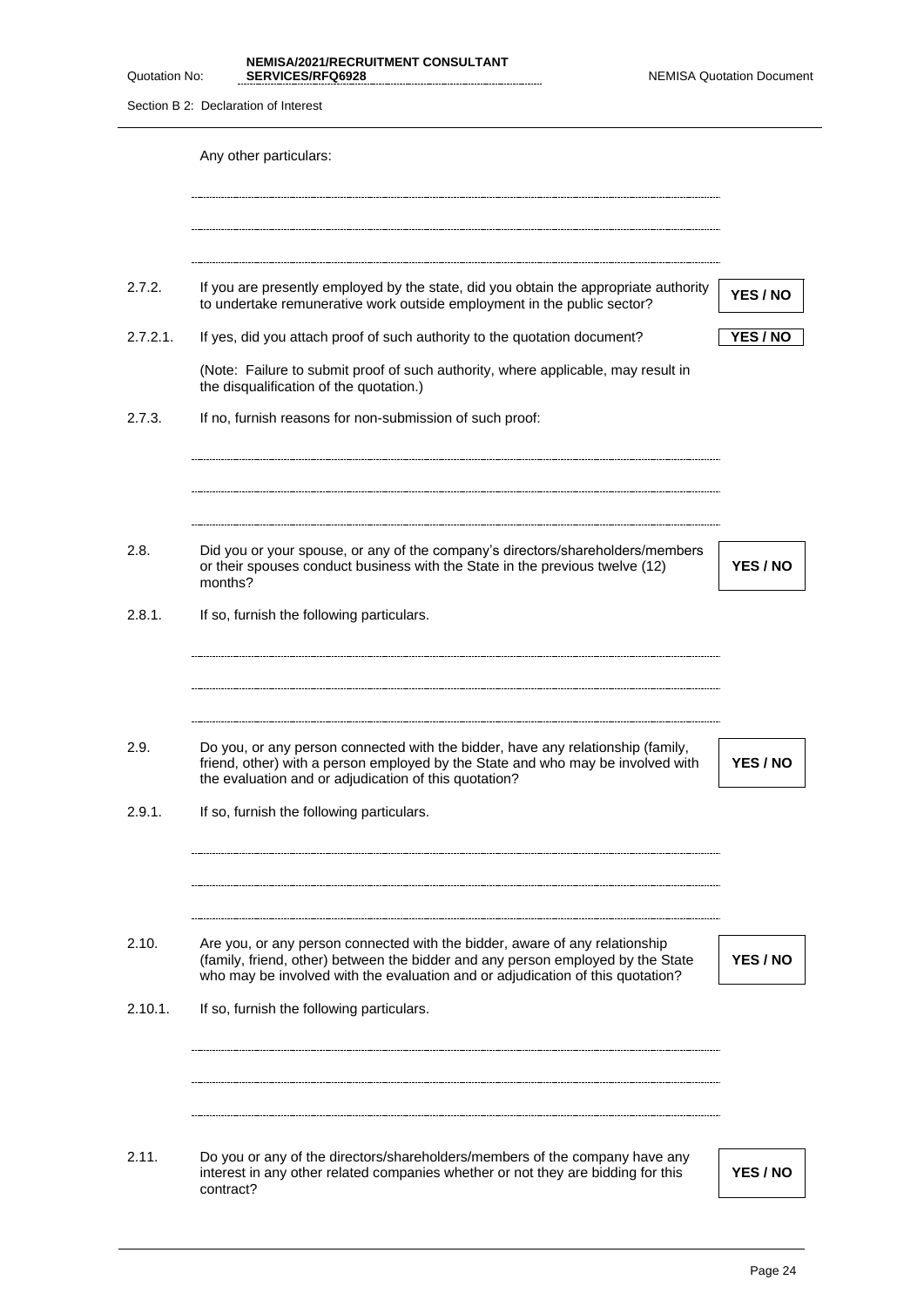**NEMISA/2021/RECRUITMENT CONSULTANT** 

Section B 2: Declaration of Interest

Quotation No:

2.11.1. If so, furnish the following particulars.

3. Full details of directors/ trustees/ members/ shareholders.

| <b>Full Name</b> | <b>Identity Number</b> | Personal Tax<br>Reference No | State Employee<br>Number/ Persal<br>Number |
|------------------|------------------------|------------------------------|--------------------------------------------|
|                  |                        |                              |                                            |
|                  |                        |                              |                                            |
|                  |                        |                              |                                            |
|                  |                        |                              |                                            |
|                  |                        |                              |                                            |
|                  |                        |                              |                                            |
|                  |                        |                              |                                            |
|                  |                        |                              |                                            |
|                  |                        |                              |                                            |
|                  |                        |                              |                                            |

### **DECLARATION**

I, THE UNDERSIGNED (NAME)

CERTIFY THAT THE INFORMATION FURNISHED IN PARAGRAPHS 2 AND 3 ABOVE IS CORRECT. I ACCEPT THAT THE STATE MAY REJECT THE BID OR ACT AGAINST ME IN TERMS OF PARAGRAPH 23 OF THE GENERAL CONDITIONS OF CONTRACT SHOULD THIS DECLARATION PROVE TO BE FALSE.

 $\sim$ 

<u>Signature</u> Construction Construction Construction Construction Construction Construction Construction Construction<br>Construction Construction Construction Construction Construction Construction Construction Construction Co

Position **Name of Respondent**<br>Position **Name of Respondent**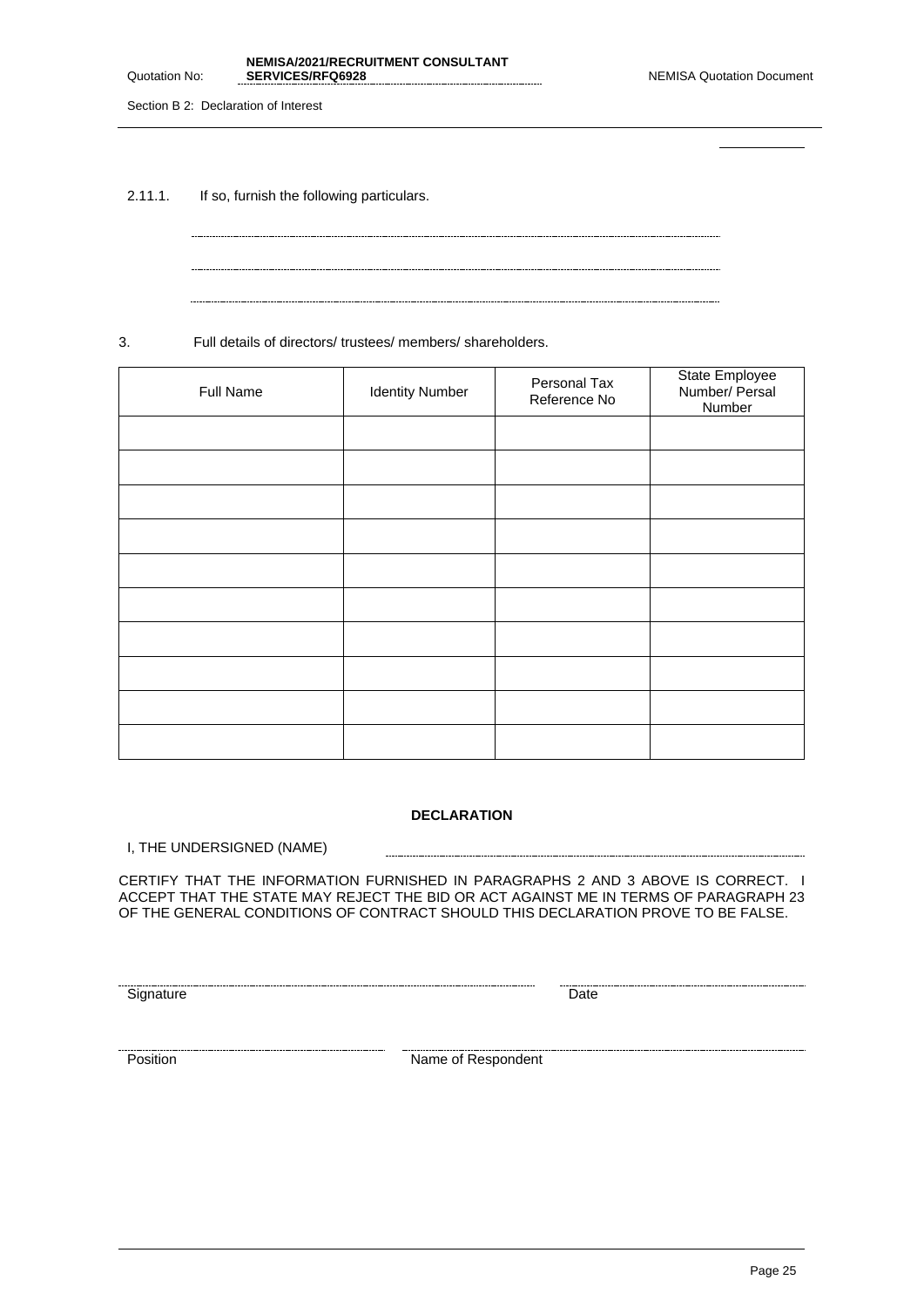Section B 3: Declaration of bidder's past SCM practices

## **DECLARATION OF BIDDER'S PAST SUPPLY CHAIN MANAGEMENT PRACTICES Return as Part 4**

- 1 This declaration will be used by institutions to ensure that when goods and services are being procured, all reasonable steps are taken to combat the abuse of the supply chain management system.
- 2 The bid of any bidder may be disregarded if that bidder, or any of its directors have:
	- a. abused the NEMISA's supply chain management system;
	- b. committed fraud or any other improper conduct in relation to such system; or
	- c. failed to perform on any previous contract.
- 3 In order to give effect to the above, the following questionnaire must be completed and submitted with the bid.

| <b>Item</b> | Question                                                                                                                                                                                                                                       | <b>Yes</b>    | No            |
|-------------|------------------------------------------------------------------------------------------------------------------------------------------------------------------------------------------------------------------------------------------------|---------------|---------------|
| 3.1         | Is the bidder or any of its directors listed on the National Treasury's database of<br>Restricted Suppliers as companies or persons prohibited from doing business with the                                                                    | Yes<br>$\Box$ | No.<br>$\Box$ |
|             | public sector?                                                                                                                                                                                                                                 |               |               |
|             | (Companies or persons who are listed on this database were informed in writing<br>of this restriction by the Accounting Officer/ authority of the institution that<br>imposed the restriction after the audi alteram partem rule was applied). |               |               |
|             | The database of Restricted Suppliers now resides on the National Treasury's<br>website (www.reatury.gov.za) and can be accessed by clicking on its link at the<br>bottom of the homepage.                                                      |               |               |
| 3.1.1       | If so, furnish particulars:                                                                                                                                                                                                                    |               |               |
| 3.2         | Is the bidder or any of its directors listed on the Register for Tender Defaulters in terms<br>of section 29 of the Prevention and Combating of Corrupt Activities Act (No 12 of 2004)?                                                        | Yes<br>п      | No<br>$\Box$  |
|             | The Register for Tender Defaulters can be accessed on the National Treasury's<br>website, (www.treasury.gov.za) by clicking on its link at the bottom of the<br>homepage.                                                                      |               |               |
| 3.2.1       | If so, furnish particulars:                                                                                                                                                                                                                    |               |               |
| 3.3         | Was the bidder or any of its directors convicted by a court of law (including a court outside                                                                                                                                                  | Yes           | No            |
|             | of the Republic of South Africa) for fraud or corruption during the past five years?                                                                                                                                                           | п             | п             |
| 3.3.1       | If so, furnish particulars:                                                                                                                                                                                                                    |               |               |
| 3.4         | Was any contract between the bidder and any organ of state terminated during the past                                                                                                                                                          | Yes           | No            |
|             | five years on account of failure to perform on or comply with the contract?                                                                                                                                                                    | п             | $\Box$        |
| 3.4.1       | If so, furnish particulars:                                                                                                                                                                                                                    |               |               |

### **CERTIFICATION**

I, THE UNDERSIGNED (FULL NAME) …………………………………………………………………………………………. CERTIFY THAT THE INFORMATION FURNISHED ON THIS DECLARATION FORM IS TRUE AND CORRECT.

I ACCEPT THAT, IN ADDITION TO CANCELLATION OF A CONTRACT, ACTION MAY BE TAKEN AGAINST ME SHOULD THIS DECLARATION PROVE TO BE FALSE.

<u>Signature</u> Date **Date** 

Position Name of Respondent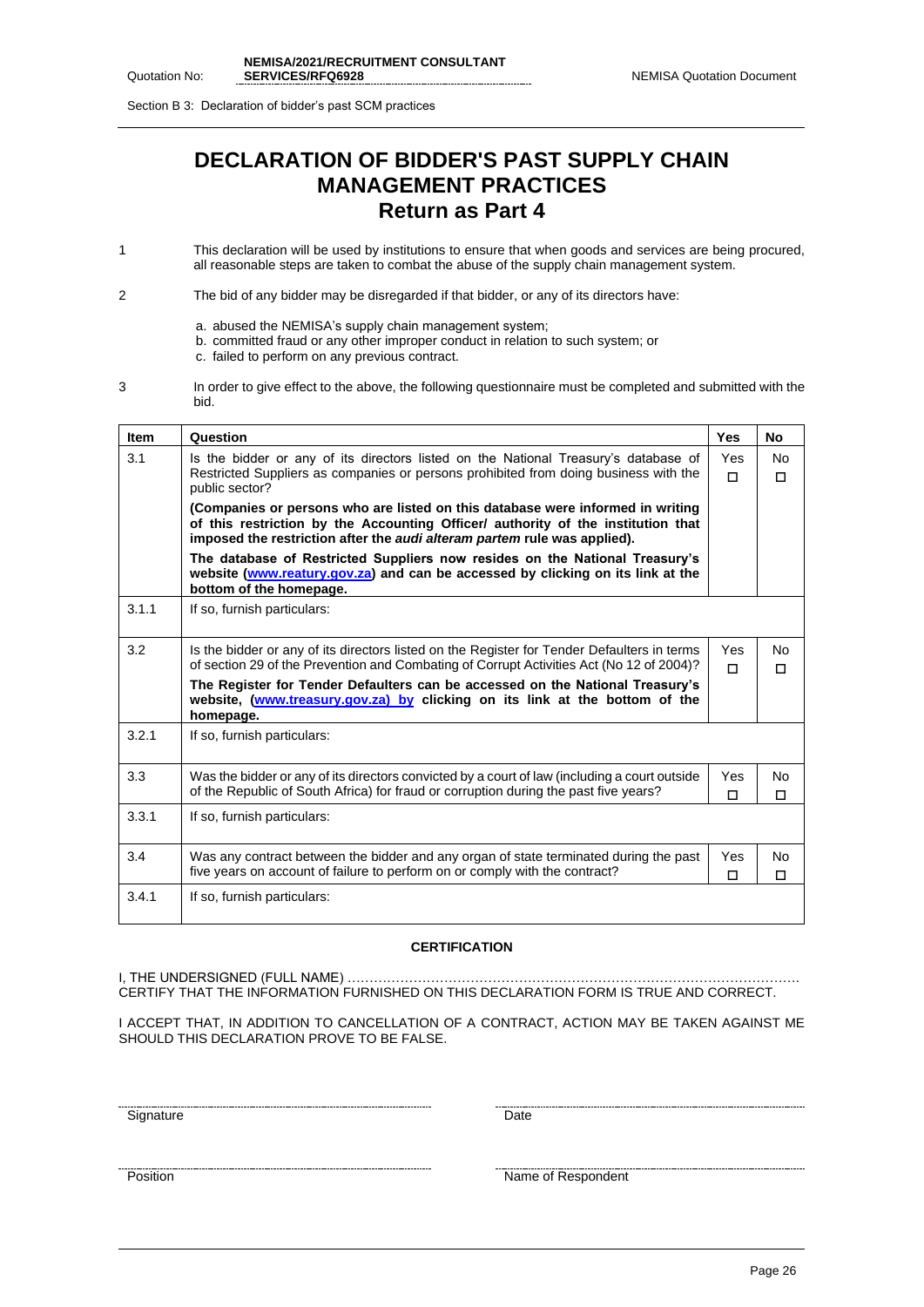Section B 4: Certificate of Independent Bid Determination

## **CERTIFICATE OF INDEPENDENT BID DETERMINATION Return as Part 5**

I, the undersigned, in submitting the accompanying quotation:

NEMISA/2021/RECRUITMENT CONSULTANT SERVICES/RFQ6928

REQUEST FOR QUOTATION FOR THE APPOINTMENT OF RECRUITMENT CONSULTANTS.

(Quotation Number and Description)

in response to the invitation for the quotation made by:

|  | JEMIS∕ |  |
|--|--------|--|
|  |        |  |

(Name of Institution)

do hereby make the following statements that I certify to be true and complete in every respect:

I certify, on behalf of: the state of the state of the state of the state of the state of the state of the stat

(Name of Respondent)

- 1. I have read and I understand the contents of this Certificate.
- 2. I understand that the accompanying quotation will be disqualified if this Certificate is found not to be true and complete in every respect.
- 3. I am authorized by the Respondent to sign this Certificate, and to submit the accompanying quotation, on behalf of the Respondent.
- 4. Each person whose signature appears on the accompanying quotation has been authorized by the Respondent to determine the terms of, and to sign the quotation, on behalf of the Respondent.
- 5. For the purposes of this Certificate and the accompanying quotation, I understand that the word "competitor" shall include any individual or organization, other than the Respondent, whether affiliated or not with the Respondent, who:
	- $\Box$  has been requested to submit a quotation in response to this quotation invitation.
	- $\Box$  could potentially submit a quotation in response to this quotation invitation, based on their qualifications, abilities, or experience; and
	- $\Box$  provides the same goods and services as the Respondent and/or is in the same line of business as the Respondent
- 6. The Respondent has arrived at the accompanying quotation independently from, and without consultation, communication, agreement or arrangement with any competitor. However, communication between partners in a joint venture or consortium<sup>4</sup> will not be construed as collusive bidding.

<sup>4</sup> Joint venture or Consortium means an association of persons for the purpose of combining their expertise, property, capital, efforts, skill and knowledge in an activity for the execution of a contract.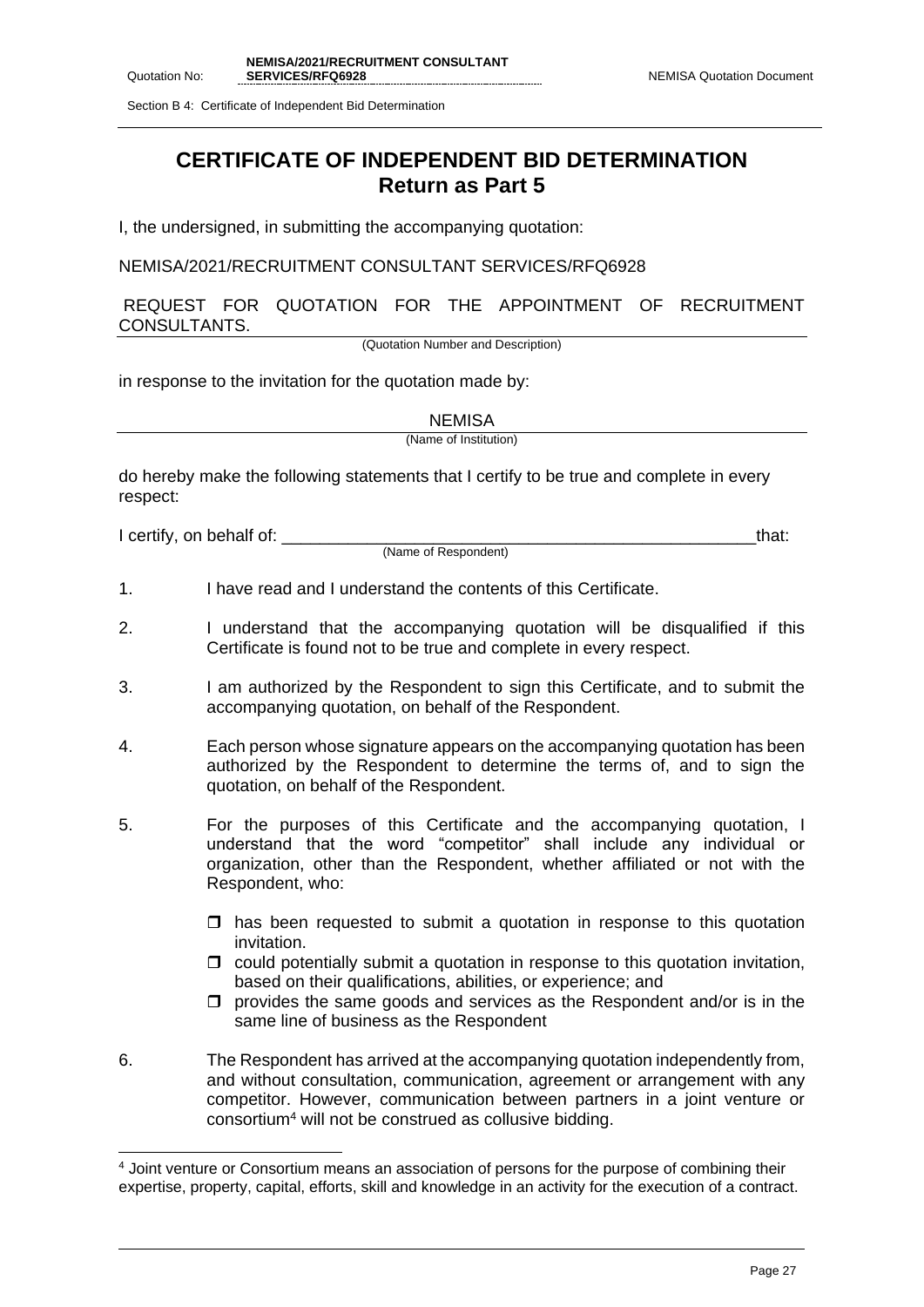Section B 4: Certificate of Independent Bid Determination

- 7. In particular, without limiting the generality of paragraphs 6 above, there has been no consultation, communication, agreement or arrangement with any competitor regarding:
	- $\Box$  prices.
	- **I** geographical area where product or service will be rendered (market allocation)
	- $\Box$  methods, factors or formulas used to calculate prices.
	- $\Box$  the intention or decision to submit or not to submit, a quotation.
	- $\Box$  the submission of a quotation which does not meet the specifications and conditions of the quotation; or
	- $\Box$  bidding with the intention not to win the quotation.
- 8. In addition, there have been no consultations, communications, agreements or arrangements with any competitor regarding the quality, quantity, specifications and conditions or delivery particulars of the products or services to which this quotation invitation relates.
- 9. The terms of the accompanying quotation have not been, and will not be, disclosed by the Respondent, directly or indirectly, to any competitor, prior to the date and time of the official quotation opening or of the awarding of the contract.
- 10. I am aware that, in addition and without prejudice to any other remedy provided to combat any restrictive practices related to bids and contracts, bids that are suspicious will be reported to the Competition Commission for investigation and possible imposition of administrative penalties in terms of section 59 of the Competition Act No 89 of 1998 and or may be reported to the National Prosecuting Authority (NPA) for criminal investigation and or may be restricted from conducting business with the public sector for a period not exceeding ten (10) years in terms of the Prevention and Combating of Corrupt Activities Act No 12 of 2004 or any other applicable legislation.

………………………………………………… ………………………………… Signature Date **Date** 

…………………………………………………. ………………………………… Position **Name of Respondent**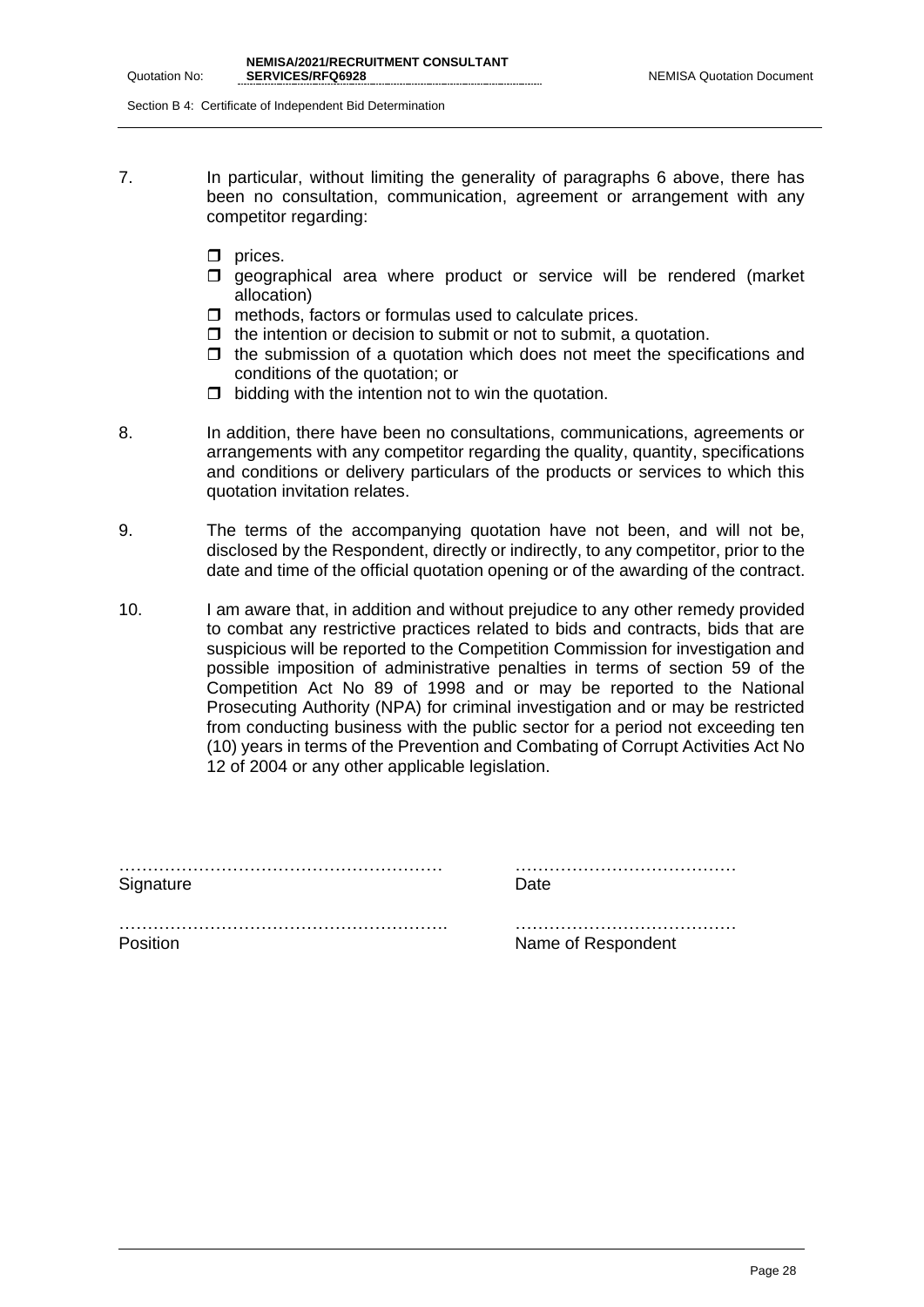## **PREFERENCE POINTS CLAIM FORM IN TERMS OF THE PREFERENTIAL PROCUREMENT REGULATIONS 2017**

## **Return as Part 6**

### **NB: BEFORE COMPLETING THIS FORM, BIDDERS MUST STUDY THE GENERAL CONDITIONS, DEFINITIONS AND DIRECTIVES APPLICABLE IN RESPECT OF B-BBEE, AS PRESCRIBED IN THE PREFERENTIAL PROCUREMENT REGULATIONS, 2017.**

### **1. GENERAL CONDITIONS**

- 1.1 The following preference point systems are applicable to all bids:
	- the 80/20 system for requirements with a Rand value of up to R50 000 000 (all applicable taxes included); and
	- the 90/10 system for requirements with a Rand value above R50 000 000 (all applicable taxes included).
- 1.2 The value of this bid is estimated to not exceed R50 000 000 (all applicable taxes included) and therefore the 80/20 preference point system shall be applicable.
- 1.3 Points for this bid shall be awarded for:
	- (a) Price; and
	- (b) B-BBEE Status Level of Contributor.
- 1.4 The maximum points for this bid are allocated as follows:

|                                                   | <b>POINTS</b> |
|---------------------------------------------------|---------------|
| <b>PRICE</b>                                      | 80            |
| <b>B-BBEE Status Level of Contributor</b>         | 20            |
| Total points for Price and B-BBEE must not exceed | 100           |

- 1.5 Failure on the part of a bidder to submit proof of B-BBEE Status level of contributor together with the bid, will be interpreted to mean that preference points for B-BBEE status level of contribution are not claimed.
- 1.6 The purchaser reserves the right to require of a bidder, either before a bid is adjudicated or at any time subsequently, to substantiate any claim in regard to preferences, in any manner required by the purchaser.

### **2. DEFINITIONS**

- (a) **"B-BBEE"** means broad-based black economic empowerment as defined in section 1 of the Broad-Based Black Economic Empowerment Act;
- (b) "**B-BBEE status level of contributor"** means the B-BBEE status of an entity in terms of a code of good practice on black economic empowerment, issued in terms of section 9(1) of the Broad-Based Black Economic Empowerment Act;
- (c) **"bid"** means a written offer in a prescribed or stipulated form in response to an invitation by an organ of state for the provision of goods or services, through price quotations, advertised competitive bidding processes or proposals;
- (d) **"Broad-Based Black Economic Empowerment Act"** means the Broad-Based Black Economic Empowerment Act, 2003 (Act No. 53 of 2003);
- (e) **"EME"** means an Exempted Micro Enterprise in terms of a code of good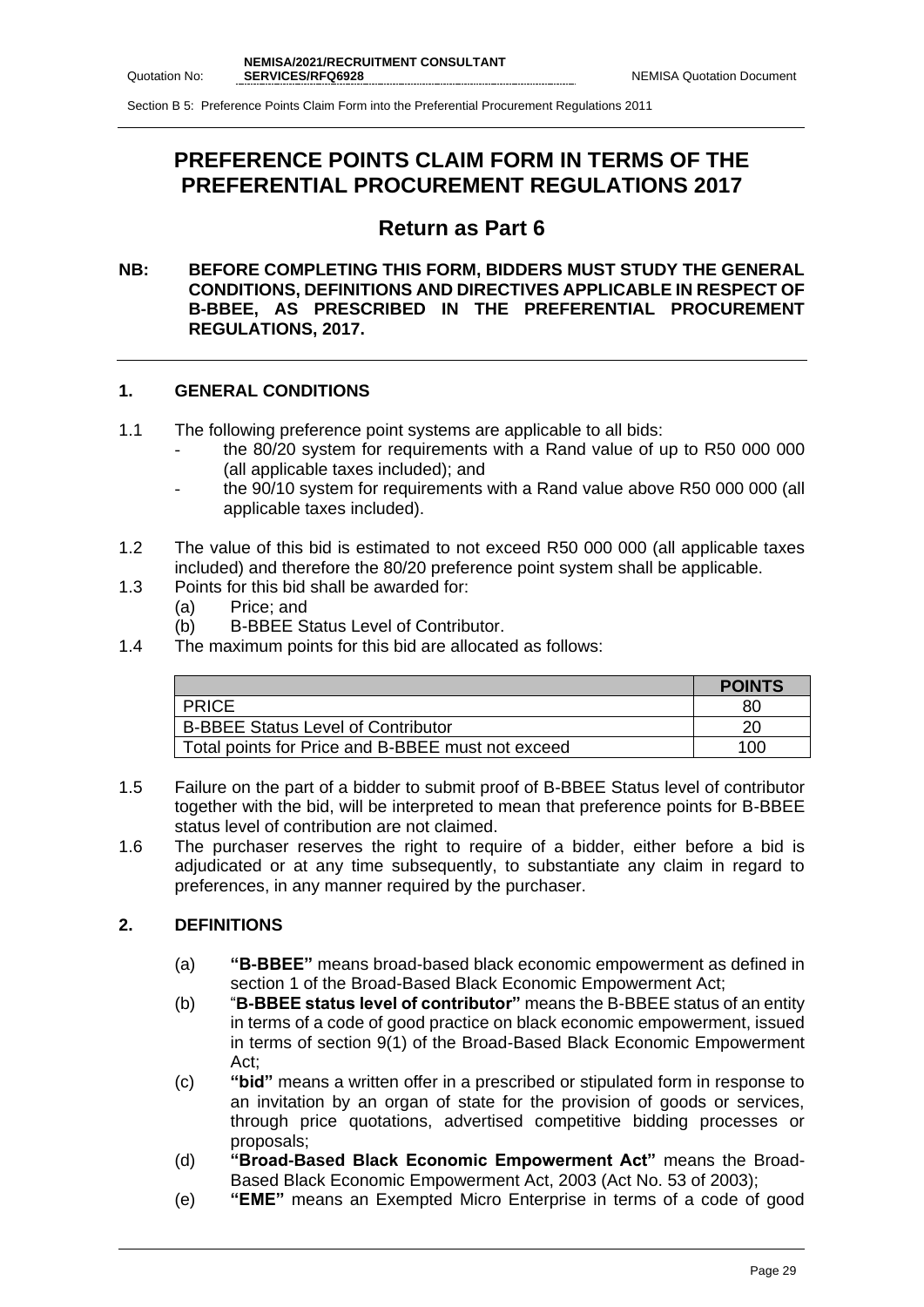$\overline{\phantom{a}}$  $\bigg)$ 

Section B 5: Preference Points Claim Form into the Preferential Procurement Regulations 2011

practice on black economic empowerment issued in terms of section 9 (1) of the Broad-Based Black Economic Empowerment Act;

- (f) **"functionality"** means the ability of a tenderer to provide goods or services in accordance with specifications as set out in the tender documents.
- (g) **"prices"** includes all applicable taxes less all unconditional discounts;
- (h) **"proof of B-BBEE status level of contributor"** means:
	- 1) B-BBEE Status level certificate issued by an authorized body or person;
	- 2) A sworn affidavit as prescribed by the B-BBEE Codes of Good Practice;
	- 3) Any other requirement prescribed in terms of the B-BBEE Act;
- (i) **"QSE"** means a qualifying small business enterprise in terms of a code of good practice on black economic empowerment issued in terms of section 9 (1) of the Broad-Based Black Economic Empowerment Act;
- *(j)* **"rand value"** means the total estimated value of a contract in Rand, calculated at the time of bid invitation, and includes all applicable taxes;

### **3. POINTS AWARDED FOR PRICE**

### **3.1 THE 80/20 OR 90/10 PREFERENCE POINT SYSTEMS**

A maximum of 80 or 90 points is allocated for price on the following basis:

**80/20 or 90/10** I J  $\left(1-\frac{Pt-P\min}{\sigma}\right)$ l  $=80\left(1-\frac{Pt-P}{P}\right)$  $80 \left(1 - \frac{Pt - P \min}{\sigma} \right)$ *P*  $P_s = 80 \left( 1 - \frac{Pt - P}{F} \right)$ or  $\left(1-\frac{Pt-P\min}{\sigma}\right)$ l  $= 90\left(1 - \frac{Pt - P \ln P}{P \ln P}\right)$  $90 \left( 1 - \frac{Pt - P \min}{2} \right)$ *P*  $P_s = 90 \left( 1 - \frac{Pt - P}{F} \right)$ Where

Ps = Points scored for price of bid under consideration Pt = Price of bid under consideration

Pmin = Price of lowest acceptable bid

### **4. POINTS AWARDED FOR B-BBEE STATUS LEVEL OF CONTRIBUTOR**

4.1 In terms of Regulation 6 (2) and 7 (2) of the Preferential Procurement Regulations, preference points must be awarded to a bidder for attaining the B-BBEE status level of contribution in accordance with the table below:

| <b>B-BBEE Status Level of</b><br><b>Contributor</b> | <b>Number of points</b><br>(90/10 system) | <b>Number of points</b><br>(80/20 system) |
|-----------------------------------------------------|-------------------------------------------|-------------------------------------------|
|                                                     | 10                                        | 20                                        |
| 2                                                   | 9                                         | 18                                        |
|                                                     | 6                                         | 14                                        |
|                                                     | 5                                         | 12                                        |
| 5                                                   |                                           |                                           |
|                                                     |                                           | ิค                                        |
|                                                     |                                           |                                           |
|                                                     |                                           |                                           |
| Non-compliant contributor                           |                                           |                                           |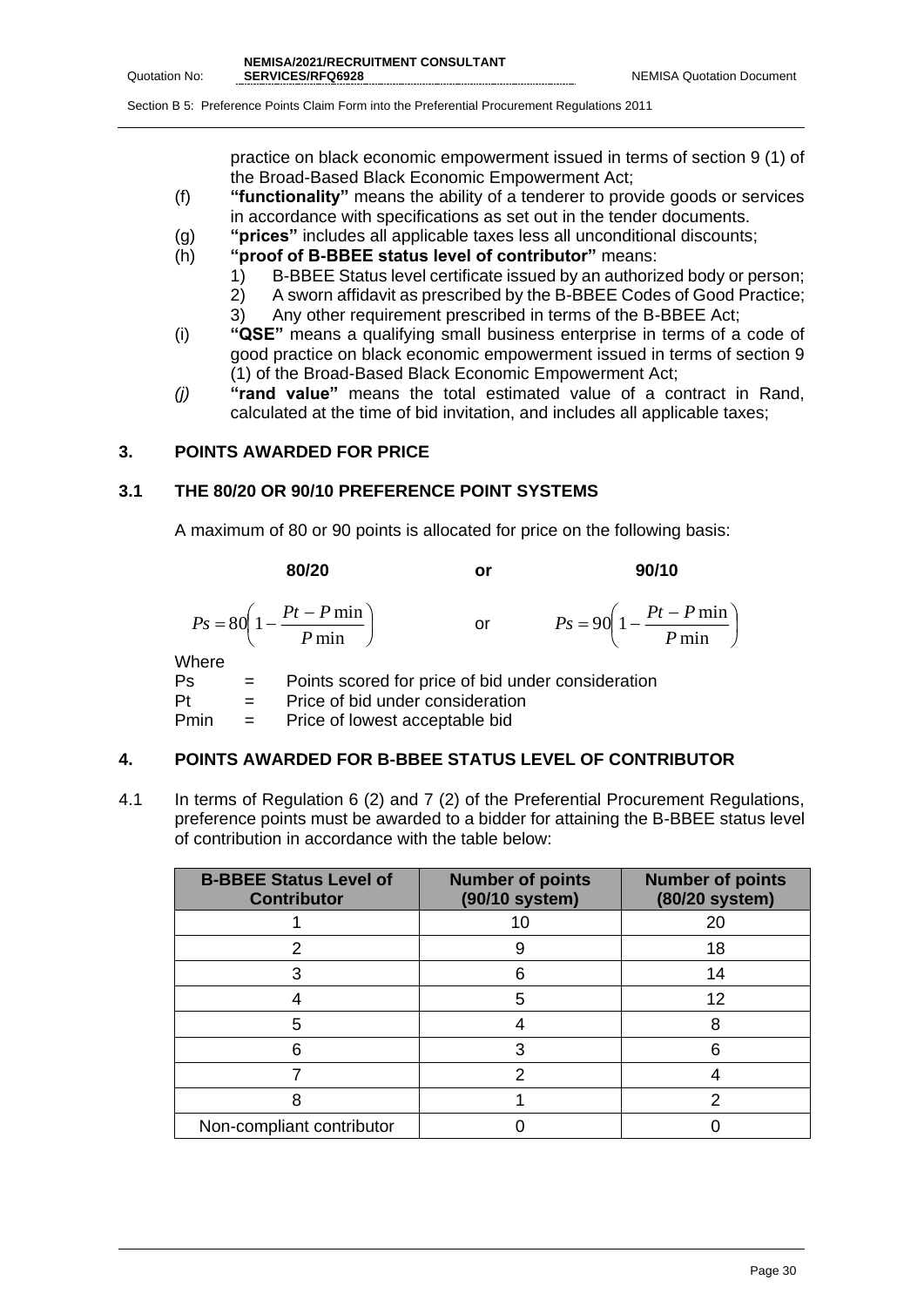### **5. BID DECLARATION**

5.1 Bidders who claim points in respect of B-BBEE Status Level of Contribution must complete the following:

### **6. B-BBEE STATUS LEVEL OF CONTRIBUTOR CLAIMED IN TERMS OF PARAGRAPHS 1.4 AND 4.1**

6.1 B-BBEE Status Level of Contributor:= ………….…… (maximum of 10 or 20 points) (Points claimed in respect of paragraph 6.1 must be in accordance with the table reflected in paragraph 4.1 and must be substantiated by relevant proof of B-BBEE status level of contributor.

### **7. SUB-CONTRACTING**

7.1 Will any portion of the contract be sub-contracted?

| (Tick applicable box) |  |    |  |  |  |
|-----------------------|--|----|--|--|--|
| YES I                 |  | NO |  |  |  |

- 7.1.1 If yes, indicate:
	- i) What percentage of the contract will be subcontracted? ............….…………%
	- ii) The name of the sub-contractor …………………..………….…………………….
	- iii) The B-BBEE status level of the sub-contractor .................................…………..
	- iv) Whether the sub-contractor is an EME or QSE

## *(Tick applicable box***)**

| -5 | AIL + |  |
|----|-------|--|
|    |       |  |

v) Specify, by ticking the appropriate box, if subcontracting with an enterprise in terms of the Preferential Procurement Regulations,2017:

| Designated Group: An EME or QSE which is at last 51%    | EME | <b>QSE</b> |
|---------------------------------------------------------|-----|------------|
| owned by:                                               |     |            |
| <b>Black people</b>                                     |     |            |
| Black people who are youth                              |     |            |
| Black people who are women                              |     |            |
| Black people with disabilities                          |     |            |
| Black people living in rural or underdeveloped areas or |     |            |
| townships                                               |     |            |
| Cooperative owned by black people                       |     |            |
| Black people who are military veterans                  |     |            |
| OR                                                      |     |            |
| Any EME                                                 |     |            |
| Any QSE                                                 |     |            |

### 8. **DECLARATION WITH REGARD TO COMPANY/ FIRM**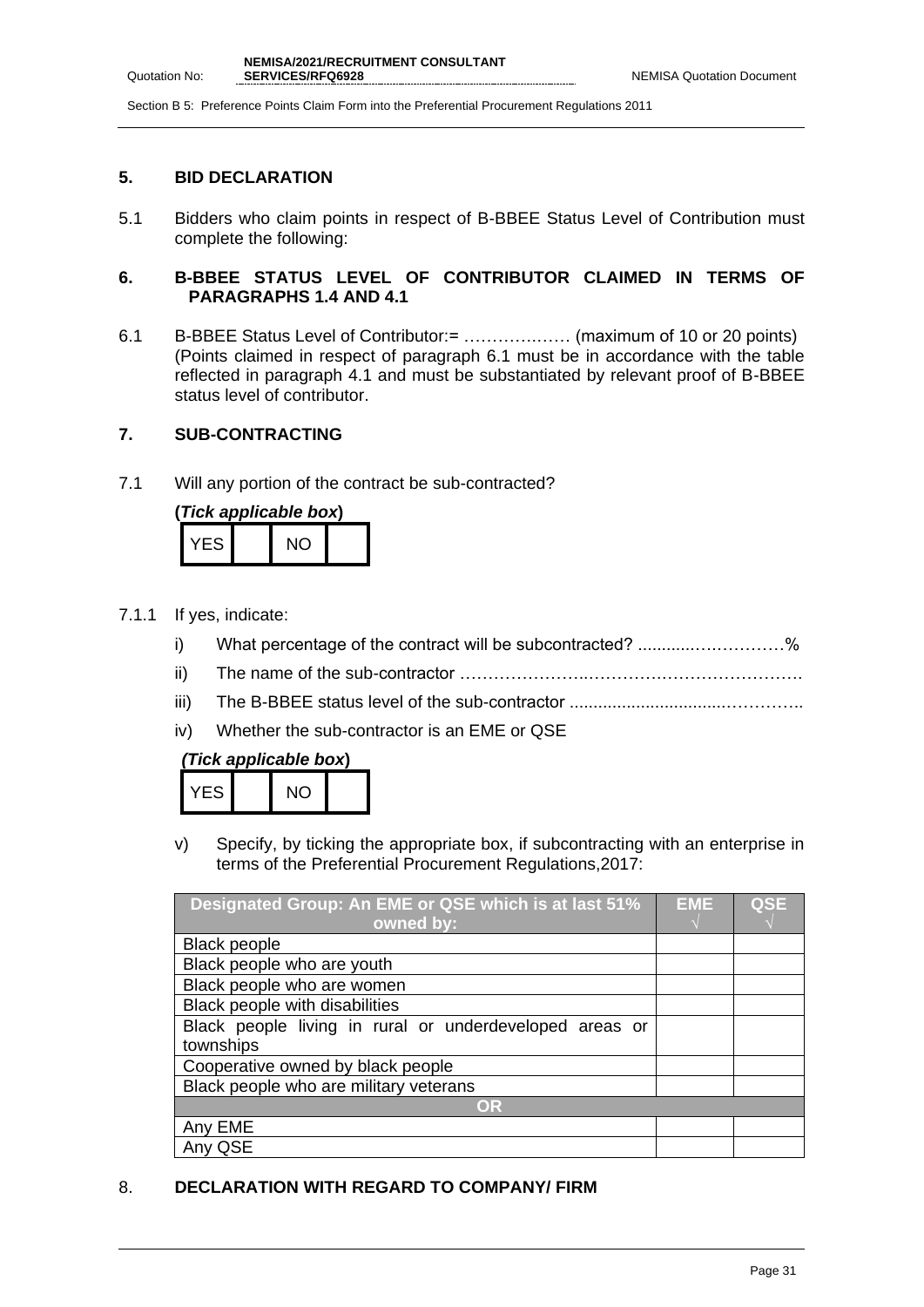- 8.1 Name of company/firm: ….……………………………………………………………….
- 8.2 VAT registration number: …..……………………………….……………………………
- 8.3 Company registration number: ……….……..…………….…………………………….
- 8.4 TYPE OF COMPANY/ FIRM

### **(***Tick applicable box***)**

- **Partnership/ Joint Venture/ Consortium**
- $\Box$  One person business/ sole propriety
- Close corporation
- $\Box$  Company
- $\Box$  (Pty) Limited

### 8.5 DESCRIBE PRINCIPAL BUSINESS ACTIVITIES

……………………………………………………………………………………………… ……………………………………………………………………………………………… ……………………………………………………………………………………………… ………………………………………………………………………………………….…..

### 8.6 COMPANY CLASSIFICATION

### **(***Tick applicable box***)**

- **Manufacturer**
- **Supplier**
- **Professional service provider**
- $\Box$  Other service providers, e.g. transporter, etc.
- 8.7 Total number of years the company/firm has been in business: …………………………
- 8.8 I/ we, the undersigned, who is/ are duly authorised to do so on behalf of the company/firm, certify that the points claimed, based on the B-BBE status level of contributor indicated in paragraphs 1.4 and 6.1 of the foregoing certificate, qualifies the company/ firm for the preference(s) shown and I/ we acknowledge that:
	- i) The information furnished is true and correct;
	- ii) The preference points claimed are in accordance with the General Conditions as indicated in paragraph 1 of this form;
	- iii) In the event of a contract being awarded as a result of points claimed as shown in paragraphs 1.4 and 6.1, the contractor may be required to furnish documentary proof to the satisfaction of the purchaser that the claims are correct;
	- iv) If the B-BBEE status level of contributor has been claimed or obtained on a fraudulent basis or any of the conditions of contract have not been fulfilled, the purchaser may, in addition to any other remedy it may have –
		- (a) disqualify the person from the bidding process;
		- (b) recover costs, losses or damages it has incurred or suffered as a result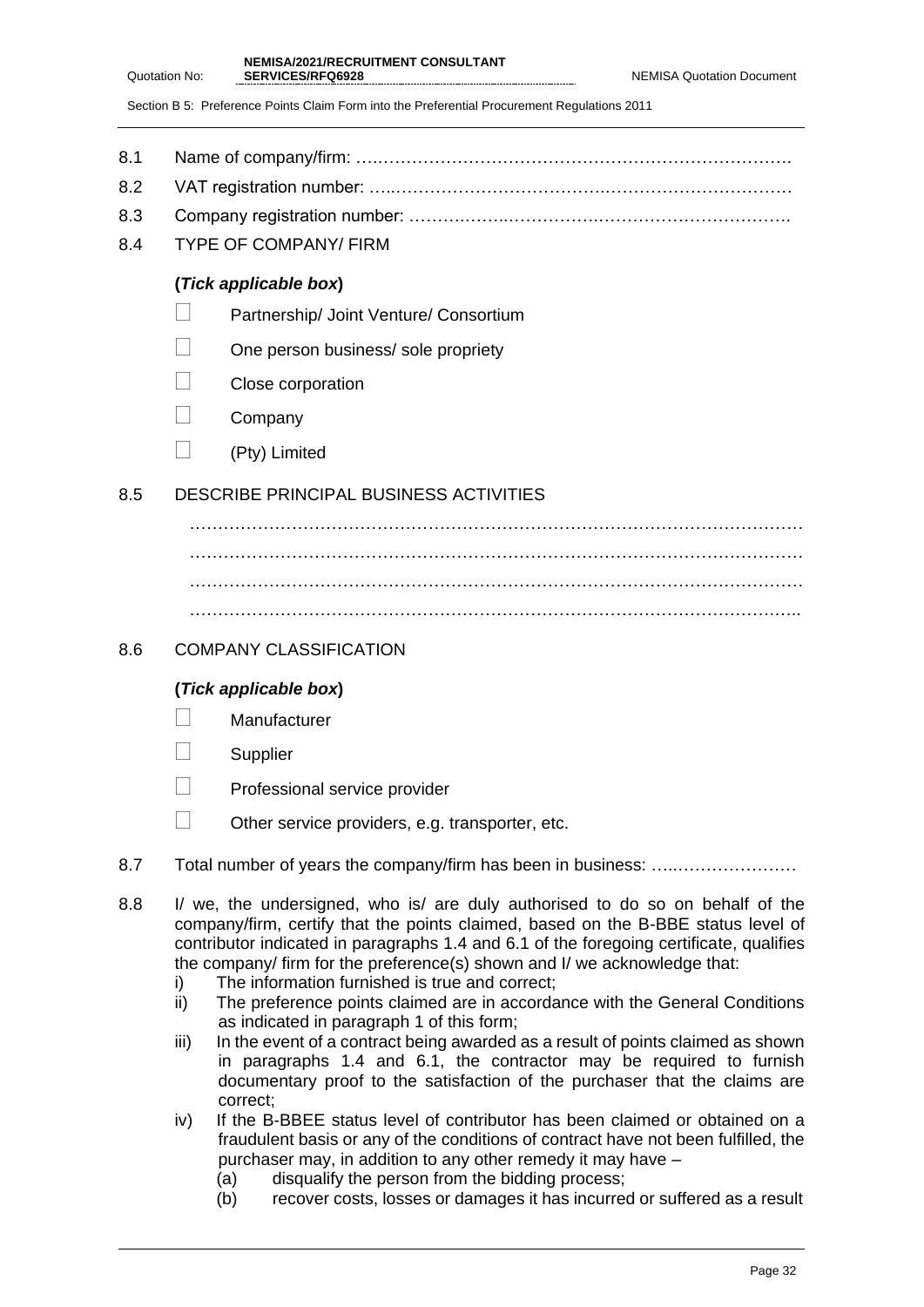of that person's conduct;

- (c) cancel the contract and claim any damages which it has suffered as a result of having to make less favourable arrangements due to such cancellation;
- (d) recommend that the bidder or contractor, its shareholders and directors, or only the shareholders and directors who acted on a fraudulent basis, be restricted by the National Treasury from obtaining business from any organ of state for a period not exceeding 10 years, after the *audi alteram partem* (hear the other side) rule has been applied; and
- (e) forward the matter for criminal prosecution.

| <b>WITNESSES</b> | SIGNATURE(S) OF BIDDERS(S)<br>DATE: |
|------------------|-------------------------------------|
|                  | ADDRESS:                            |
| ົ                |                                     |
|                  | .                                   |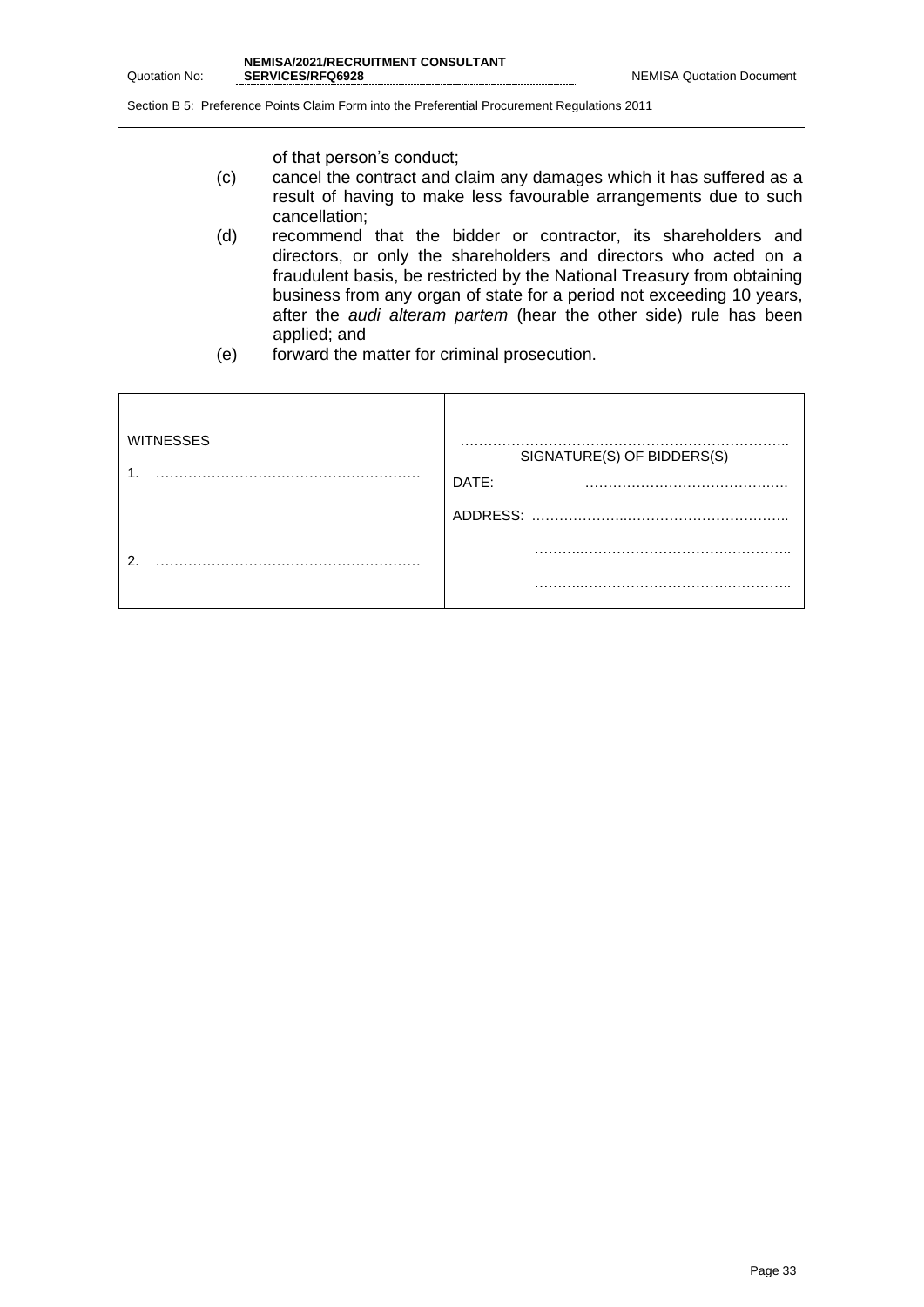|               | NEMISA/2021/RECRUITMENT CONSULTANT |
|---------------|------------------------------------|
| Quotation No: | <b>SERVICES/RFQ6928</b>            |

Section B 6: Invitation to Bid

## **INVITATION TO BID Return as Part 7**

### **YOU ARE HEREBY INVITED TO QUOTE FOR REQUIREMENT OF NEMISA**

| <b>QUOTE</b><br><b>NO</b>                                             | NEMISA/2021/RECRUITMENT<br>CONSULTANT SERVICES/RFQ6928 | <b>CLOSING</b><br><b>DATE</b> | 31 May 2021 | <b>CLOSING</b><br><b>TIME</b> | 11:00 |
|-----------------------------------------------------------------------|--------------------------------------------------------|-------------------------------|-------------|-------------------------------|-------|
| REQUEST FOR QUOTATION FOR THE APPOINTMENT OF RECRUITMENT CONSULTANTS. |                                                        |                               |             |                               |       |

|                                                                                              | All Bidders must furnish the following particulars and include it in their submission<br>(Failure to do so may result in your bid being disqualified) |  |                                            |           |
|----------------------------------------------------------------------------------------------|-------------------------------------------------------------------------------------------------------------------------------------------------------|--|--------------------------------------------|-----------|
| Name of Bidder:                                                                              |                                                                                                                                                       |  |                                            |           |
| Postal address:                                                                              |                                                                                                                                                       |  |                                            |           |
| Street address:                                                                              |                                                                                                                                                       |  |                                            |           |
|                                                                                              |                                                                                                                                                       |  |                                            |           |
| Telephone number:                                                                            | Code                                                                                                                                                  |  |                                            |           |
| Cellular number:                                                                             |                                                                                                                                                       |  |                                            |           |
| Facsimile number:                                                                            | Code                                                                                                                                                  |  |                                            |           |
| e-Mail address:                                                                              |                                                                                                                                                       |  |                                            |           |
| VAT Registration No:                                                                         |                                                                                                                                                       |  |                                            |           |
|                                                                                              | TAX COMPLIANCE REQUIREMENTS (Tick applicable box)                                                                                                     |  |                                            |           |
| <b>Printed TCS</b>                                                                           | <b>SARS PIN</b>                                                                                                                                       |  |                                            | CSD No    |
|                                                                                              | <b>PROOF OF B-BBEE STATUS LEVEL SUBMITTED?</b>                                                                                                        |  | <b>YES</b>                                 | <b>NO</b> |
| (Tick applicable box)<br><b>B-BBEE Status Level Verification Certificate</b>                 |                                                                                                                                                       |  | <b>B-BBEE Status Level Sworn Affidavit</b> |           |
|                                                                                              | WHO WAS THE CERTIFICATE ISSUED BY? (Tick applicable box)                                                                                              |  |                                            |           |
| An Accounting Officer as contemplated in the Close Corporation Act (CCA)?                    |                                                                                                                                                       |  |                                            |           |
| A verification Agency accredited by the South African National Accreditation System (SANAS)? |                                                                                                                                                       |  |                                            |           |
| A registered Auditor?                                                                        |                                                                                                                                                       |  |                                            |           |
| qualify for preference points for B-BBEE                                                     | NOTE: A B-BBEE Status Level Certificate/ Sworn Affidavit (For EMEs or QSEs) must be submitted in order to                                             |  |                                            |           |

### **Contact details of Bidder's representative:**

| Name and Surname  |      |                               |           |
|-------------------|------|-------------------------------|-----------|
| Telephone number: | Code | Number<br>------------------- |           |
| Cellular number:  |      |                               |           |
| Facsimile number: | Code | Number                        | --------- |
| e-Mail address:   |      |                               |           |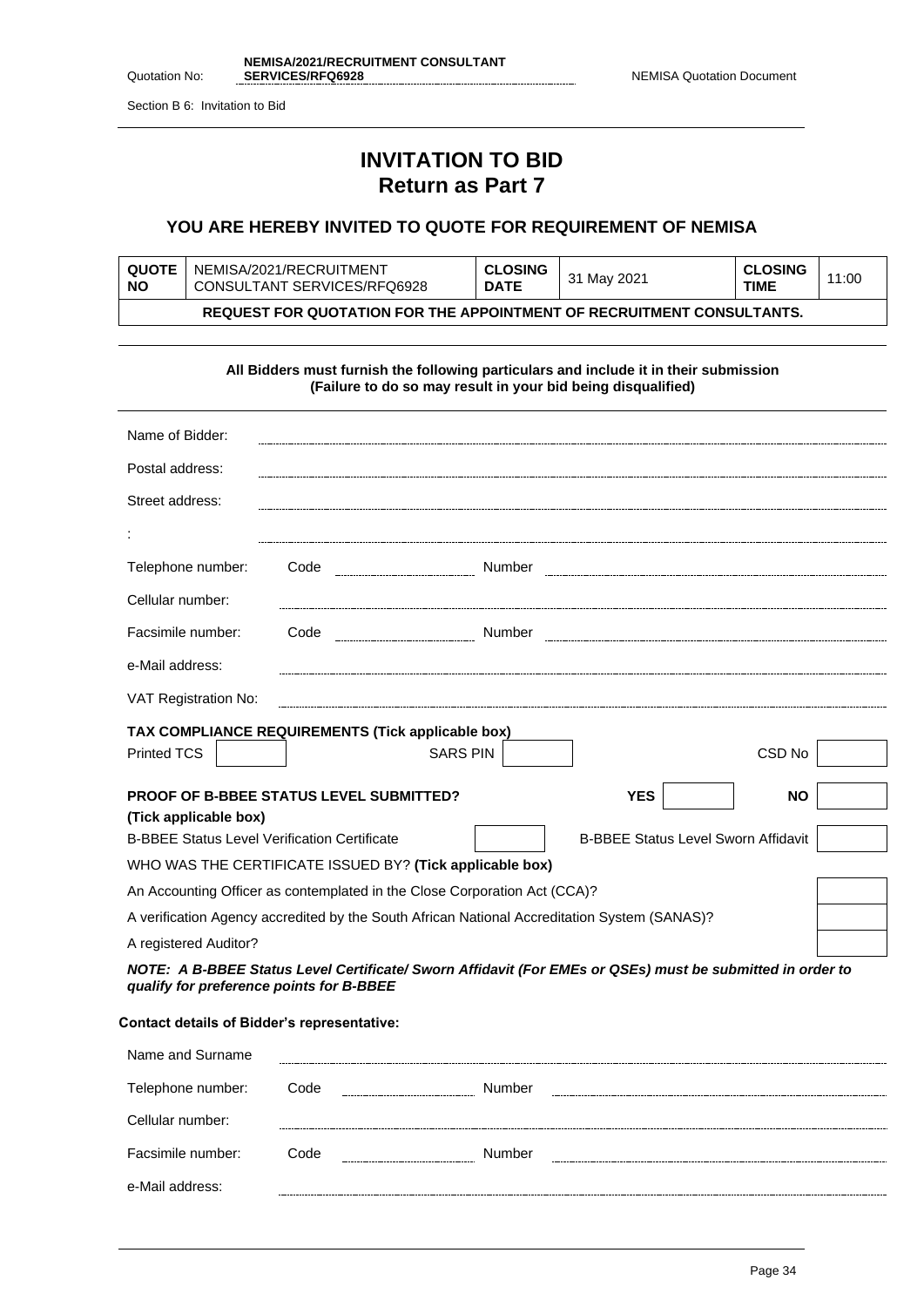|               | NEMISA/2021/RECRUITMENT CONSULTANT |
|---------------|------------------------------------|
| Quotation No: | <b>SERVICES/RFQ6928</b>            |

Section B 6: Invitation to Bid

### **Confirmation**

Are you the accredited representative in South Africa for the services offered by you? **YES / NO**

#### **Declaration**

I/ We have examined the information provided in your bid documents and offer to undertake the work prescribed in accordance with the requirements as set out in the bid document. The prices quoted in this bid are valid for the stipulated period. I/ We confirm the availability of the proposed team members. I/ We confirm that this bid will remain binding upon us and may be accepted by you at any time before the expiry date.

| <b>Signature of Bidder:</b>                   |          |
|-----------------------------------------------|----------|
| Date:                                         |          |
| Are you duly authorised to commit the Bidder? | YES / NO |
| Capacity under which this bid is signed       |          |
|                                               |          |
|                                               |          |

TOTAL BID PRICE (INCLUSIVE OF VAT) R (Not Applicable)<br>
R (Not Applicable)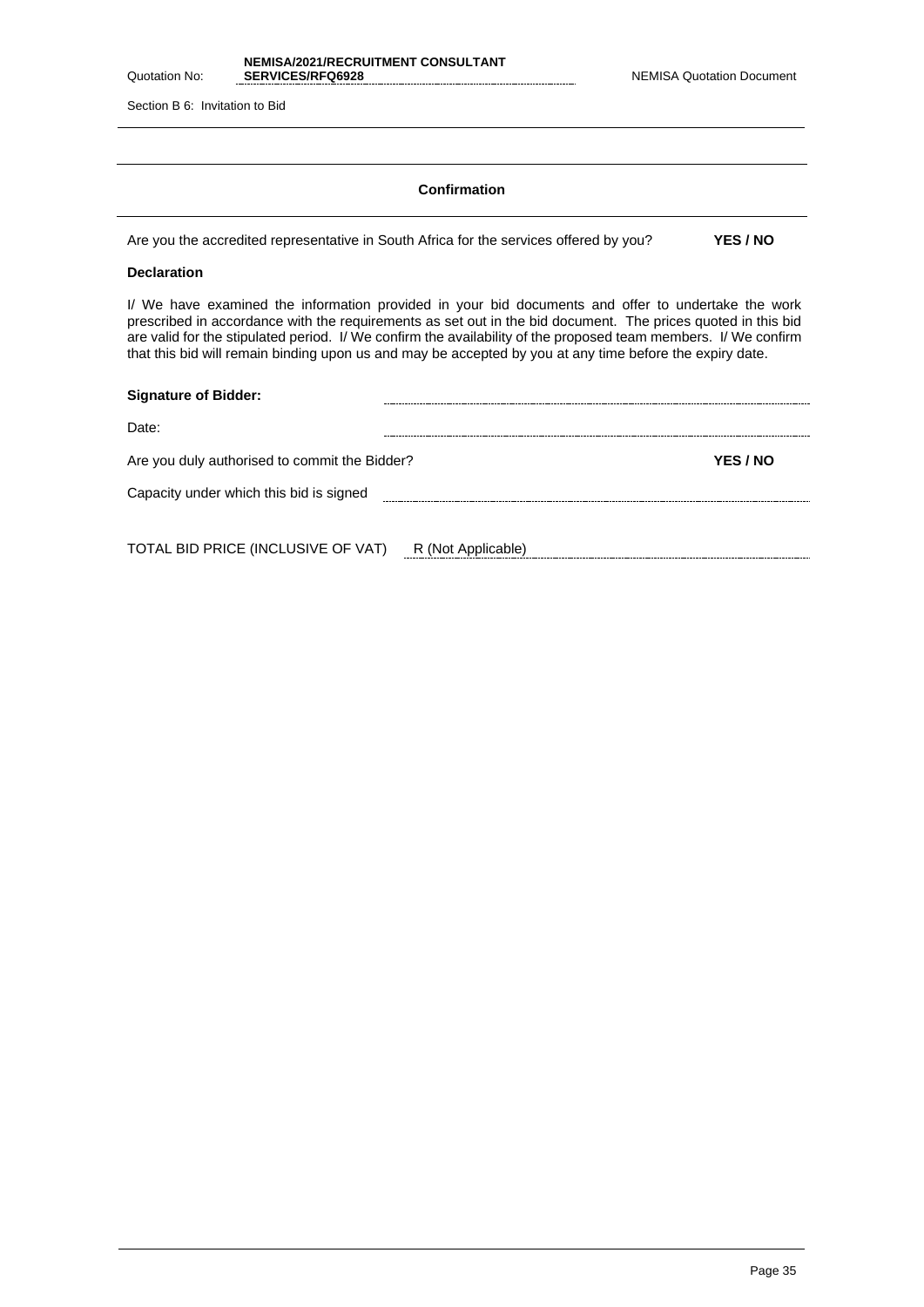Section B 8: Curriculum Vitae Template

## **PRICING SCHEDULE** Services

## **Return as Part 8**

**NAME OF BIDDER:**

**OFFER TO BE VALID FOR 30 DAYS FROM THE CLOSING DATE OF QUOTATIONS**

| <b>No</b>                        | <b>Description</b>                                                                                                                                                             | <b>Quantity</b> | <b>Unit Price</b><br><b>EXCL.VAT</b> | <b>Total</b><br><b>ZAR</b><br>(EXCI. VAT) |
|----------------------------------|--------------------------------------------------------------------------------------------------------------------------------------------------------------------------------|-----------------|--------------------------------------|-------------------------------------------|
| 1                                | <b>NEMISA requires the</b><br>services of a recruitment<br>consultant(s) to manage<br>the recruitment and<br>assessment process for<br>position of Chief Financial<br>Officer. |                 |                                      |                                           |
| <b>Sub Total (Excluding VAT)</b> |                                                                                                                                                                                |                 |                                      |                                           |
|                                  | Value Added Tax (VAT) @ 15%                                                                                                                                                    |                 |                                      |                                           |
|                                  | Total (Including VAT) (Carried forward to Invitation to Quote)                                                                                                                 |                 |                                      |                                           |